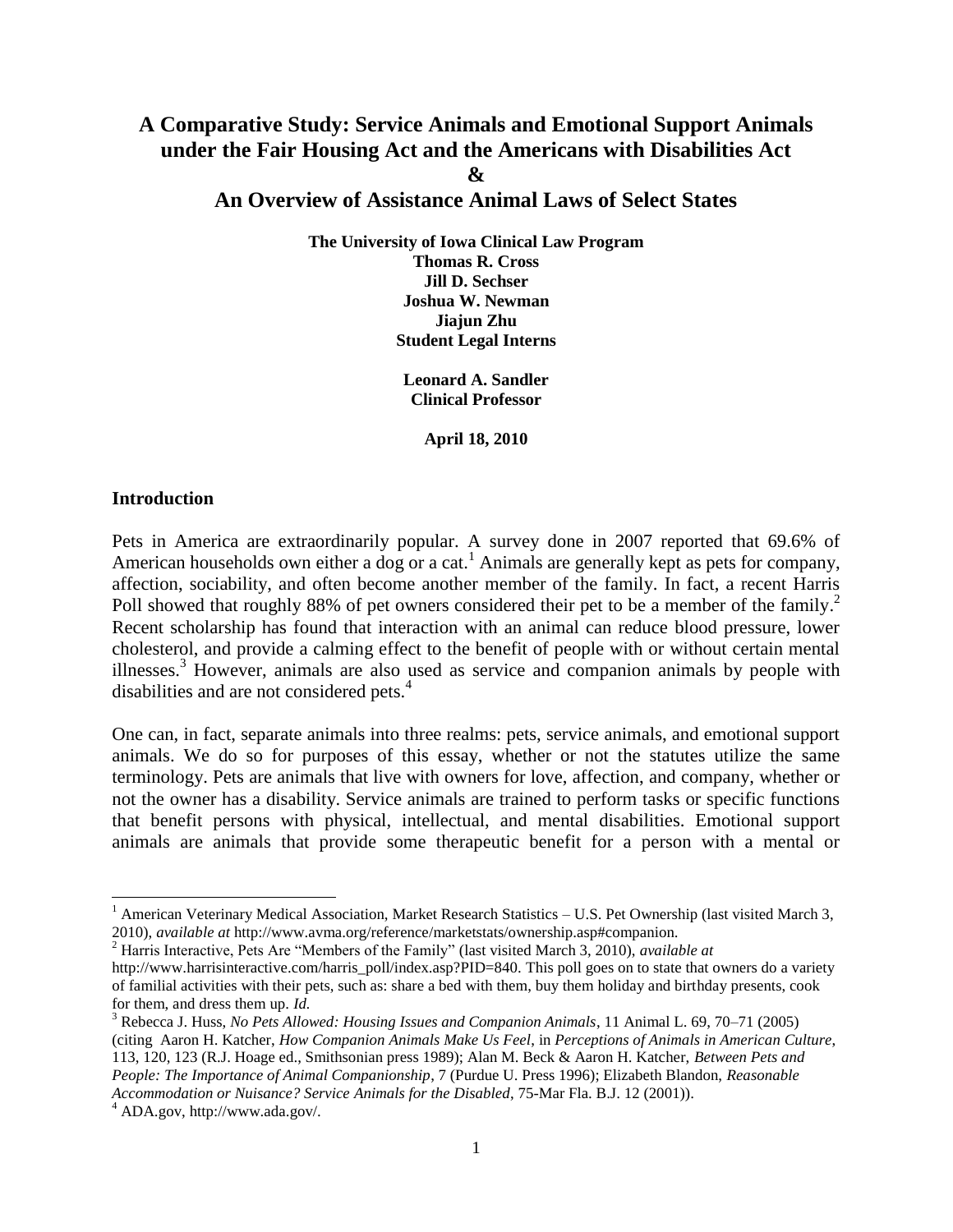psychiatric disability or whose mere presence, without any training, ameliorates the effects of a mental or emotional disability.

The Americans with Disabilities Act (ADA) and the Fair Housing Act (FHA) prohibit discrimination on the basis of disability and govern the use of service or emotional support animals in places where pets may not be permitted. However, courts have been struggling with how to define and treat animals that qualify for protection under each law. This has created confusion as to what rights and duties are owed disabled persons and the animals that live with or accompany them. This essay attempts to clarify these two federal laws with regard to service or emotional support animals and the differing parties' rights and interests. It also includes an overview of select state laws that govern assistance animals of all types and our recommendations for enhancing the Iowa Civil Rights Act.

### **The Fair Housing Amendments Act of 1988**

(Thomas R. Cross)

The Fair Housing Act (FHA) was passed as part of the Civil Rights Act of 1968 to protect persons in housing from discrimination based on gender, color, race, or national origin. The Fair Housing Amendments Act of 1988 (FHAA) expanded protections to handicapped persons and familial status.<sup>5</sup> The law forbids discrimination in three broad areas: (1) in the sale or rental of a dwelling; (2) in the terms, conditions, or privileges of the sale or rental of a dwelling; and (3) in the provision of services or facilities.<sup>6</sup> An important interest for many disabled tenants is their right to own and live with a service or emotional support animal in their dwelling despite a private landlord or housing provider's policy that excludes pets, restricts the number size and weight of animals, or charges a pet fee or deposit. Tenants with service animals typically ask the landlord to waive the no-pets rule, or the pet fee or deposit, because it is unlawful to refuse to make reasonable accommodations in the rules, policies, practices, or services where such accommodation may be necessary to afford a disabled person equal opportunity to use and enjoy a dwelling.<sup>7</sup>

Private housing providers subject to the Fair Housing Act have much more freedom to control their rental and sale practices than federally subsidized or publicly operated housing projects. Core materials include the Act, 42 U.S.C. §§ 3602 et seq., and the governing regulations, 24 C.F.R. §§ 100.200 et seq. HUD's Final Rule regarding Pet Ownership for the Elderly and Persons with Disabilities is another important document. It clarifies the agency's interpretation of the Act's provisions relating to pets and to animals used by persons with disabilities in all housing programs. Reasonable accommodations might include service animals, but they also apply to requests to modify rules and lease provisions regarding assigned parking spaces, waiting lists for unoccupied accessible units, and other policy modifications.

The regulations do not include a definition of service animal, emotional support animal, assistive animal, or other terms used in public housing regulations. In the absence of specific direction, courts must rely on other sources, including administrative law decisions and settlements, joint

 5 42 U.S.C. §§ 3601 et seq. (2000).

<sup>6</sup> 42 U.S.C. § 3604 (2000).

 $7$  42 U.S.C. § 3604(f)(3)(B) (2000).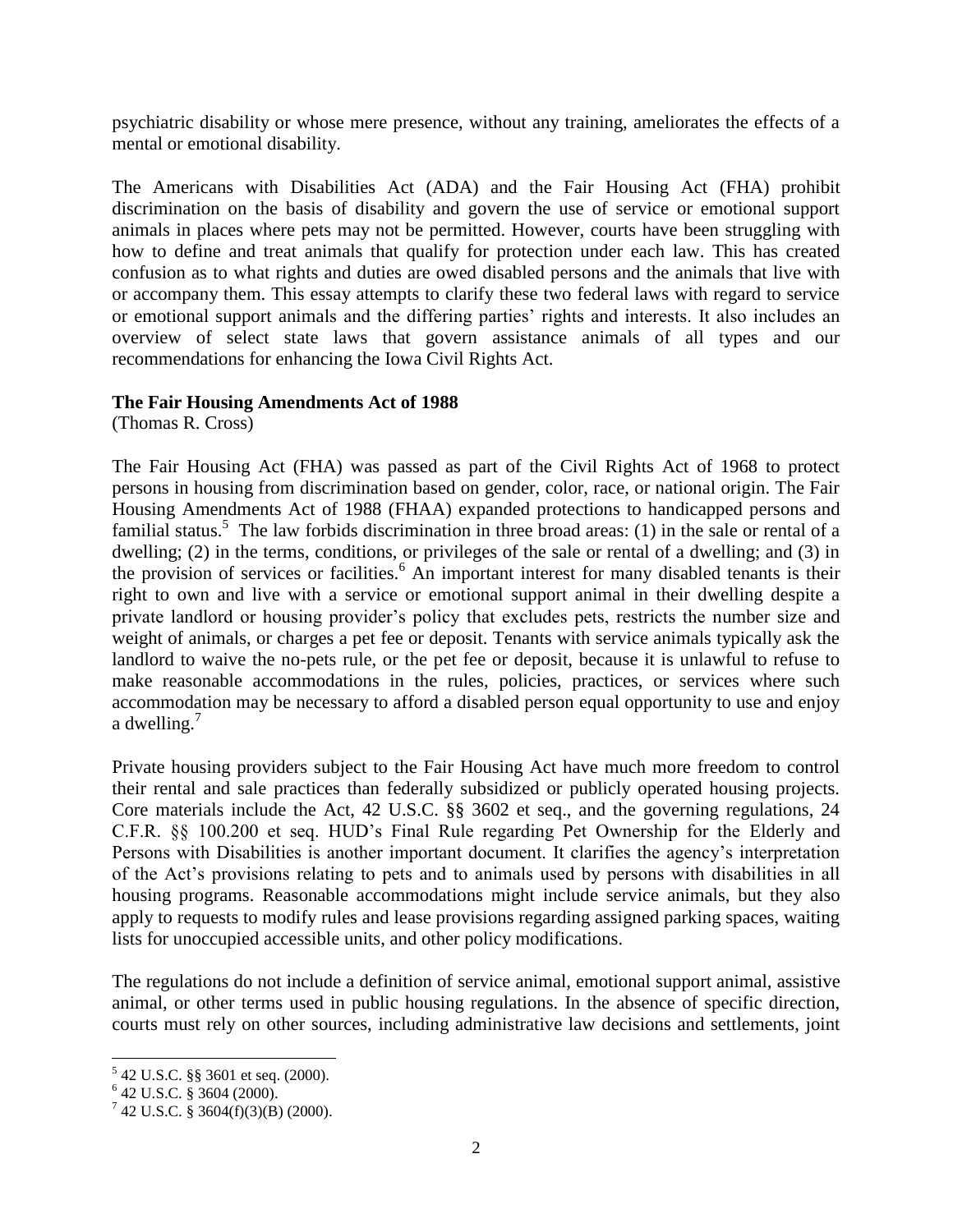statements made by HUD and the U.S. Department of Justice (DOJ), regulations that cover multi-family dwellings, elder homes, and other public subsidized dwellings, and comments included in the Final Rule. HUD instructs that the requirements for assistance/service animals must be evaluated in the appropriate context of housing are *independent* of the ADA regulations that were formulated to meet the needs of person with disabilities in a different context, and were adopted subsequent to HUD's regulations.<sup>8</sup>

There is no definition in the FHAA or HUD regulations applicable to private landlords regarding service or emotional support animals.<sup>9</sup> That being said, HUD has furnished guidance as to what it considers to be an "assistance animal" for purposes of subsidized multifamily housing, which the agency has applied to private landlords:

Assistance animals are animals that work, provide assistance, or perform tasks for the benefit of a person with a disability, or animals that provide emotional support that alleviates one or more identified symptoms or effects of a person's disability. Assistance animals -- often referred to as "service animals," "assistive animals," "support animals," or "therapy animals" -- perform many disability-related functions . . . . Some, but not all, animals that assist persons with disabilities are professionally trained. Other assistance animals are trained by the owners themselves and, in some cases, no special training is required. The question is whether or not the animal performs the assistance or provides the benefit needed as a reasonable accommodation by the person with the disability.<sup>10</sup>

Administrative agency and court decisions have supported this broad definition. It is clear that service or emotional support animals are not confined to dogs or cats. Other animals have been used as assistance animals, including pot-bellied pigs, birds, opossums, and snakes. While there is no statutory limitation on the type or breed of service animal allowed, one court did rule that a landlord could restrict the breed of dog, stating that "an accommodation need not satisfy the particular preferences of the disabled person in order to be held reasonable"<sup>11</sup>: *Zatopa v. Lowe* involved a pit bull mix that was being used as an emotional support animal. The landlord had agreed to make a reasonable accommodation by waiving the no-pets policy; however, he would only agree to let Lowe keep a breed considered "safe and gentle."<sup>12</sup> After hearing expert testimony about pit bulls in general and Lowe's *specific dog*, the court found that the "landlord's offer of a dog belonging to a safe and gentle breed constitutes a reasonable accommodation under both federal and state law."<sup>13</sup> A landlord may not make generalizations about an animal or breed; the decisions must be based on a specific animal's behavior and whether it poses a direct threat to the health or safety of others.

<span id="page-2-0"></span><sup>&</sup>lt;sup>8</sup> Pet Ownership for the Elderly and Persons With Disabilities; Final Rule, 73 Fed. Reg. 208,63836 (Oct. 27, 2008) (to be codified at 24 C.F.R. pt. 5).

<sup>&</sup>lt;sup>9</sup> See 24 C.F.R. § 100.201 (2009).

<sup>&</sup>lt;sup>10</sup> HUD Handbook 4350.3 Occupancy Requirements of Subsidized Multifamily Housing Program, Glossary 4 (March 12, 2010), http://www.hud.gov/offices/adm/hudclips/handbooks/hsgh/4350.3/43503HSGH.pdf.

 $11$  Zatopa v. Lowe, No. C 02–02543, slip op. at 12 (N.D. Cal. Aug. 7, 2002).

 $^{12}$  *Id.* at 4.

<sup>13</sup> *Id.* at 15.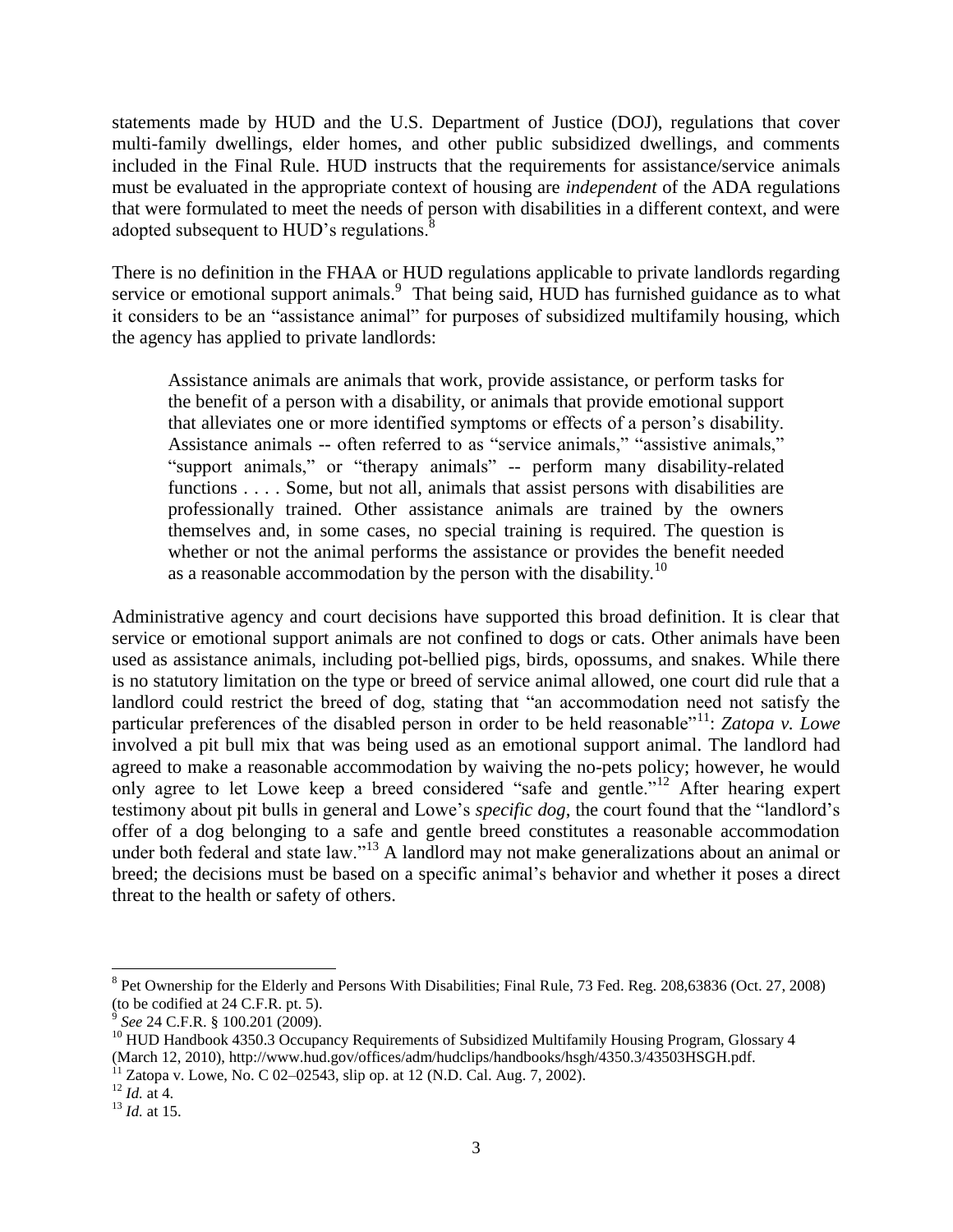To establish a prima facie case of discrimination, a plaintiff must prove four elements:

(1) she suffers from a handicap as defined in 42 U.S.C. § 3602(h); (2) defendant know of the handicap or should reasonably be expected to know of it; (3) accommodation of the handicap may be necessary to afford plaintiff an equal opportunity to use and enjoy the dwelling; and  $(4)$  defendants refused to make such accommodation.<sup>14</sup>

Plaintiffs must first establish that they have a handicap. The FHAA defines handicap as  $(1)$  a physical or mental impairment which substantially limits one or more of such person's major life activities, (2) a record of having such an impairment, or (3) being regarded as having such impairment.<sup>15</sup> The regulations define a "physical or mental impairment" as "[a]ny physiological disorder or condition, cosmetic disfigurement or anatomical loss" of a major body system or ―[a]ny mental or psychological disorder, such as mental retardation, organic brain syndrome, emotional or mental illness, and specific learning disabilities.<sup> $16$ </sup> The regulations note some conditions that qualify as a mental or psychological disorder, including visual, speech and hearing impairments, autism, epilepsy, cancer, heart disease, diabetes, emotional illness, drug addiction, and alcoholism.<sup>17</sup> The term "major life activities" means functions such as caring for one's self, performing manual tasks, walking, seeking, hearing, speaking, breathing, learning and working.<sup>18</sup>

Congress enacted this broad definition of handicap to protect people, "disabled or not, against the effects of discrimination based on an actual or perceived handicap.<sup>19</sup> Housing providers, however, have no responsibility to accommodate a person who is *regarded* as disabled because without an actual disability, a tenant cannot satisfy the nexus requirement (discussed below).

# *The Landlord or Owner Must Know or Have Reason to Know of Plaintiff's Handicap*

A plaintiff must also prove that a landlord knew of the handicap or should have reasonably been expected to have known of it. If a disabled tenant has an observable physical condition, such as requiring the use of a wheelchair, then the landlord will reasonably be expected to know of the disability. However, if the tenant has epilepsy, is deaf, has severe depression, or has any other FHAA disability with no overt physical manifestation, the tenant has an obligation to alert the landlord of her disability. When making the request, the tenant should explain what type of accommodation she is requesting and the relationship between the requested accommodation and

<sup>&</sup>lt;sup>14</sup> Janush v. Charities Housing Development Corp., 169 F. Supp. 2d 1133, 1135 (N.D. Cal., 2000).

 $15$  42 U.S.C. § 3602(h). This essay will use the term "handicap" and "disability" as equivalents.

<sup>16</sup> 24 C.F.R. § 100.201 (2009).

<sup>&</sup>lt;sup>17</sup> *Id.* With regards to drug addictions, addictions caused by current, illegal use of a controlled substance do not qualify as a handicap. *Id.*

<sup>18</sup> *Id.*

<sup>19</sup> Katie Brewer, *Emotional Support Animals Excepted From "No Pets" Lease Provisions Under Federal Law*, ANIMAL LEGAL & HISTORICAL CENTER, 2005, http://www.animallaw.info/articles/dduspetsandhousinglaws.htm.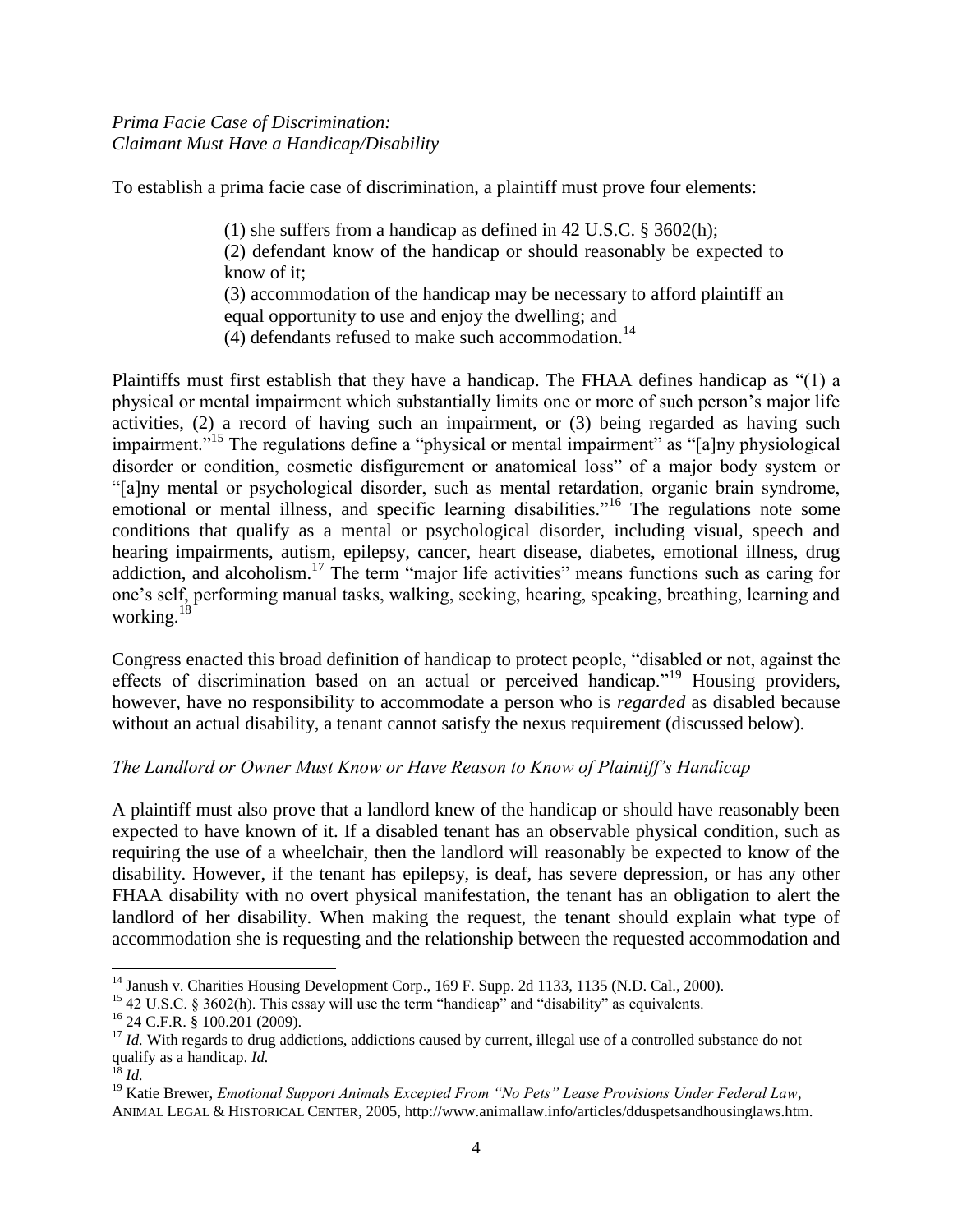her disability.<sup>20</sup> The tenant can request the reasonable accommodation orally or in writing, and the request should be fairly specific and clear as to "what is being requested and whether the request was made."<sup>21</sup>

When the disability is obvious, the tenant need not provide information other than that he is disabled and is requesting a reasonable accommodation.<sup>22</sup> The landlord may not "ask about the nature or severity of such persons' disabilities.<sup> $23$ </sup> However, a landlord may request certain information about a disability if "necessary to evaluate if a requested reasonable accommodation may be necessary because of a disability."<sup>24</sup> Furthermore, if the *need* for the requested accommodation is not apparent, the landlord "may request only information that is necessary to evaluate the disability-related need for the accommodation.<sup>725</sup>

If the disability is not obvious, then the landlord may ask for further information about the disability that a) is necessary to verify that the person meets the Act's definition of disability, b) describes the needed accommodation, and c) shows the relationship between the person's disability and the need for the requested accommodation.<sup>26</sup> A doctor's note containing the information is generally adequate, though not necessary, and detailed medical records concerning the disability are not required. For a companion or emotional support animal, ―documentation from a physician, psychiatrist, social worker, or other mental health professional that the animal provides support that alleviates at least one of the identified symptoms or effects of the existing disability" is especially advantageous.<sup>27</sup>

# *The Requested Accommodation Must Be Necessary and Reasonable*

Plaintiffs must show that accommodation is both *reasonable and necessary* to afford them an equal opportunity to use and enjoy the dwelling.<sup>28</sup> This rule applies in the sale or rental of housing and applies to a buyer or renter because of handicap or any person associated with that buyer or renter.<sup>29</sup> "Examples in federal regulations and case law have made it clear that a reasonable accommodation may include a waiver of a no-pets rule to allow for a service

 $\overline{a}$  $20$  Joint Statement of The Department of Housing and Urban Development and the Department of Justice:

*Reasonable Accommodations Under the Fair Housing Act*, U.S. Department of Housing and Urban Development (last updated July 25, 2008), http://www.justice.gov/crt/housing/jointstatement\_ra.php.

<sup>21</sup> *Id.*

 $22$  These reasonable accommodations can range from requesting a closer parking space, allowing a tenant to mail in her rent despite a hand-delivery requiring, or a waiver of a no-pets policy to allow a service animal to live with a disabled tenant.

<sup>&</sup>lt;sup>23</sup> Joint Statement of The Department of Housing and Urban Development and the Department of Justice: *Reasonable Accommodations Under the Fair Housing Act*, U.S. Department of Housing and Urban Development (last updated July 25, 2008), http://www.justice.gov/crt/housing/jointstatement\_ra.php.  $^{24}$  *Id.* 

<sup>&</sup>lt;sup>25</sup> *Id.* "Example 2: A rental applicant who uses a wheelchair advises a housing provider that he wishes to keep an assistance dog in his unit even though the provider has a 'no pets' policy. The applicant's disability is readily apparent but the need for an assistance animal is not obvious to the provider. The housing provider may ask the applicant to provide information about the disability-related need for the dog." *Id.* <sup>26</sup> *Id.*

<sup>&</sup>lt;sup>27</sup> Pet Ownership for the Elderly and Persons With Disabilities; Final Rule, 73 Fed. Reg. 208,63835 (Oct. 27, 2008) (to be codified at 24 C.F.R. pt. 5).

 $^{28}$  Bronk v. Ineichen, 54 F.3d 425, 426–27 (7th Cir. 1995).

 $29$  42 U.S.C. § 3604(f)(1) (2000).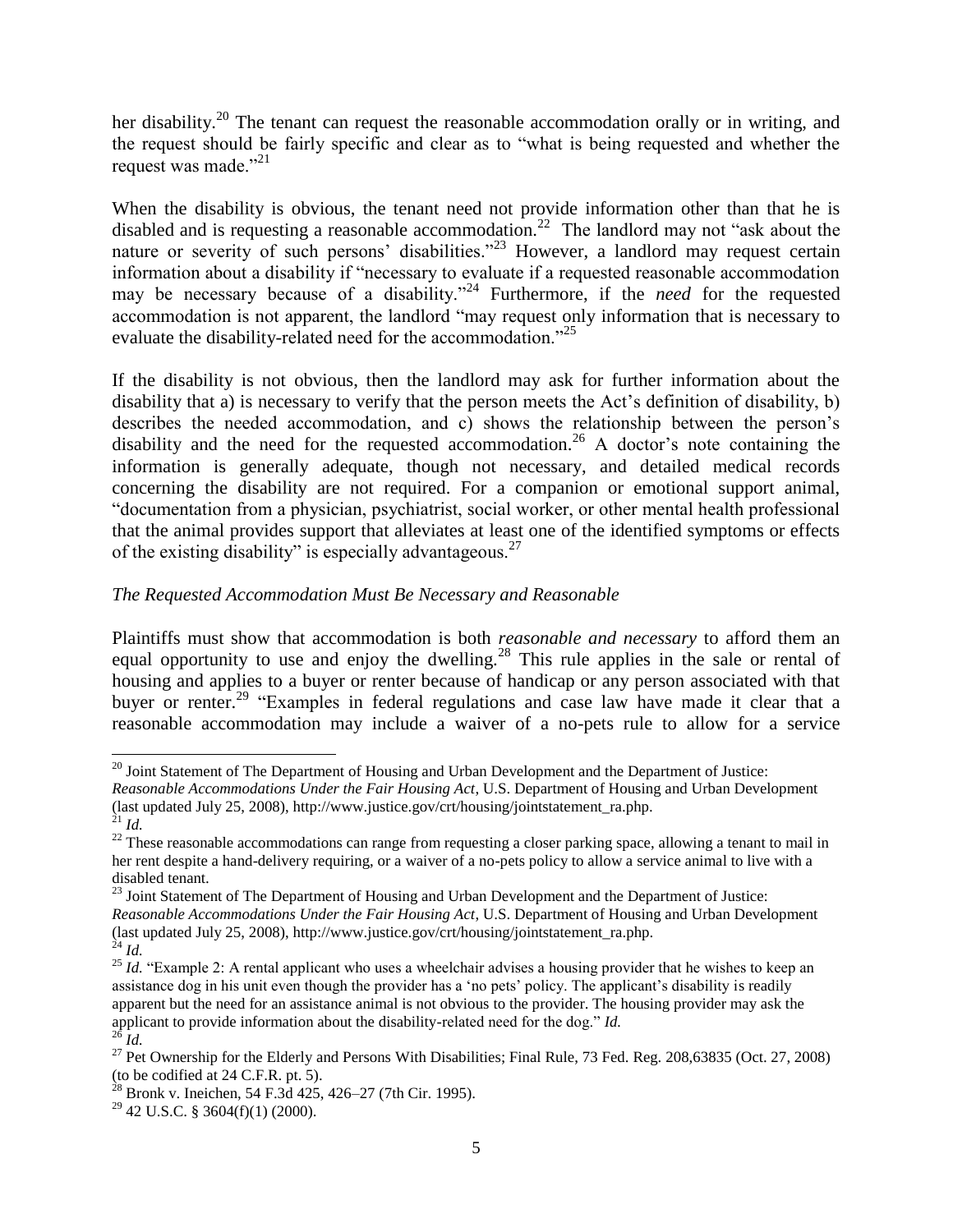animal."<sup>30</sup> Establishing that an animal is necessary is a predicate to the landlord's duty to grant the requested reasonable accommodation. Necessity depends on the type of disability that a claimant has, whether it is a physical disability that requires a service animal or a psychological or mental disability that requires an emotional support animal. Oftentimes, emotional support animals will come under stricter scrutiny when a court is determining whether it is necessary to afford a person equal opportunity to use and enjoy a dwelling.

### *"Service Animals" as a Reasonable Accommodation for Physical Disabilities*

The *Bronk* court framed the requirement of necessity as the degree to which a service animal aided the plaintiff in coping with her disability, along with the animal's ability to actually aid in the person's daily functions.<sup>31</sup> Courts have refused to adopt a bright-line rule as to what is considered a reasonable accommodation, with one court stating it would be "per se unreasonable.<sup>32</sup> When the claimant's disability is predominantly physical, courts will look for an identifiable relationship, or nexus, between the accommodation and the person's disability (and whether the animal has been trained to perform the task, which will be addressed in later sections).

# *"Emotional Support" Animals as a Reasonable Accommodation for Mental Disabilities*

Many disagreements arise because landlords, like other members of the general public (and some courts), erroneously believe that only ADA service animals trained to perform a specific task apply to fair housing claims.<sup>33</sup> When a claimant has a mental, psychological, or emotional disability, courts take a slightly different approach when determining the necessity of the animal. The courts require there be a relationship between the disability and the benefit the animal provides. The mere presence of an emotional support animal, no more, no less, provides therapeutic value to the tenant and does not require any training. The test is whether the reasonable accommodation affirmatively enhances a disabled plaintiff's quality of life by ameliorating the effects of the disability.<sup>34</sup> For example, the court in *Riverbay*, relying on expert testimony, ruled that the tenant's dog was necessary to ameliorate the effects of the tenant's depression and allowed her to keep the dog.<sup>35</sup> In another case, a disabled tenant was able to keep his cat over the housing provider's objections, as the cat relieved mental anxiety and depression caused by his fibromyalgia.<sup>36</sup>

<sup>30</sup> Huss, *supra* note 3, at 74 (citing 24 C.F.R. § 100.204(b) (2003)).

<sup>31</sup> *Bronk*, at 431.

<sup>32</sup> *Janush*, at 1136.

 $33$  Majors v. The Housing Authority of the County of Dekalb Georgia, 652 F.2d 454 (5th Cir. 1981) (holding that a woman with "psychological problems" was entitled to keep a "companion animal," despite the housing authorities no-pets policy).

<sup>&</sup>lt;sup>34</sup> *Bronk*, at 429 (7th Cir. 1995) (holding that waiving of a no-pets policy is a reasonable accommodation for a person with a hearing disability who requires a hearing dog).

 $35$  HUD v. Riverbay, No. HUD ALJ 02-93-0320-1 (Sept. 8, 1994).

<sup>36</sup> HUD v. Dutra, No. HUD ALJ 09-93-1753-8 (Nov. 12, 1996).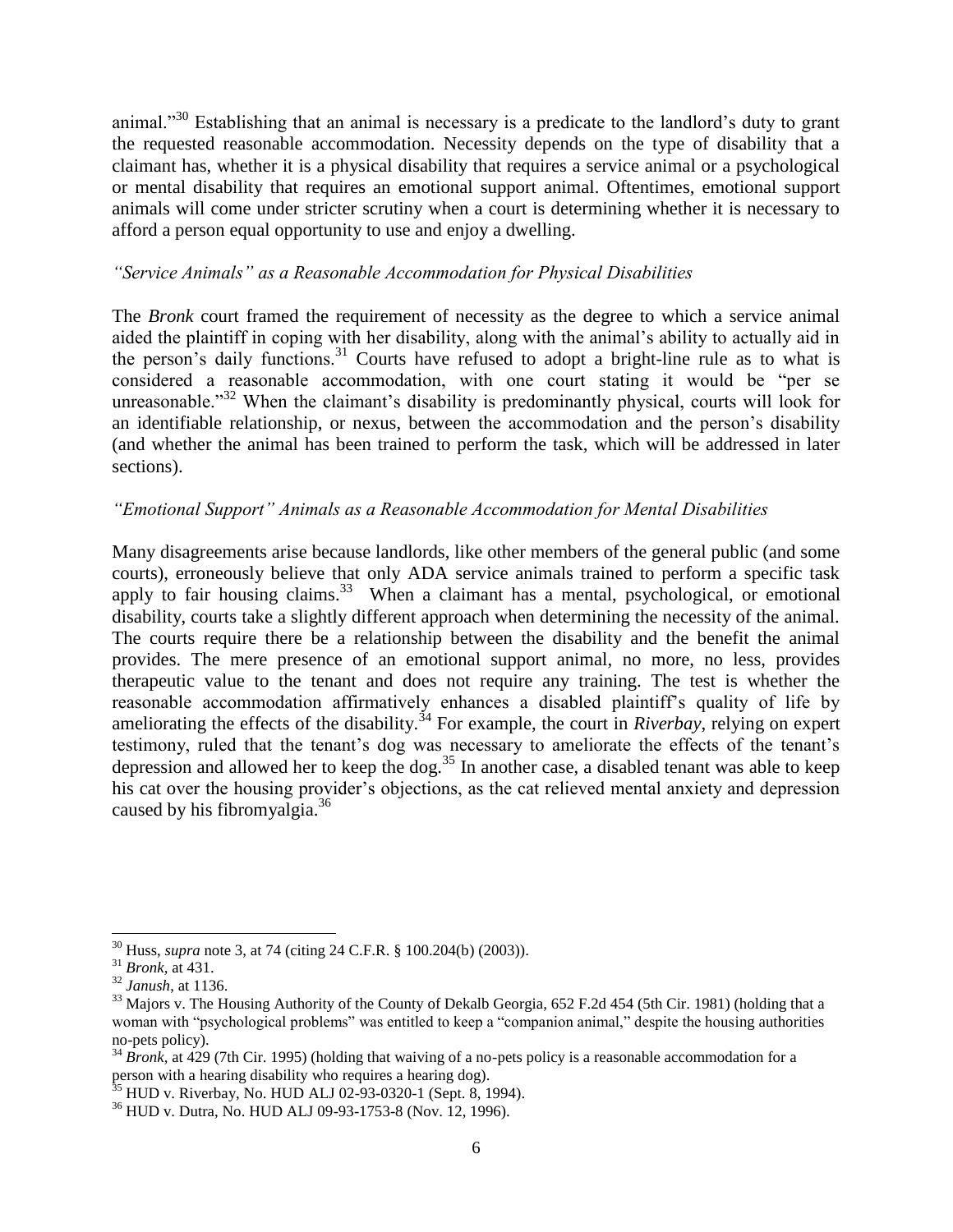### *Nexus between the Service or Companion Animal and Disability*

Determining the sufficiency of the nexus between the animal and the tenant's disability is a highly fact-specific inquiry, requiring case-by-case determination."  $37$  An extreme example is *Nason v. Stone Hill Realty Ass'n*., which involved a tenant with disabling physical limitations from multiple sclerosis.<sup>38</sup> Nason acquired her mother's cat, and after the tenant's mother's death, the housing authority asked Nason to remove the cat. She provided an affidavit from her neurologist that "indicate<sup>[d]</sup> that removal of the cat would result in 'increased symptoms of depression, weakness, spasticity and fatigue."<sup>39</sup> The court stated that she failed to show "a substantial likelihood that maintaining possession of the cat [was] necessary due to her handicap."<sup>40</sup> The court added that her request for accommodation must be "both reasonable and necessary" and that "Nason needed to provide evidence which would show a clear nexus between MS and the need to maintain the cat."<sup>41</sup>

Important to the decision was the doctor's affidavit, which the judge stated did not demonstrate that her symptoms of depression, weakness, spasticity, and fatigue were treatable *solely* by maintaining the cat or whether another more reasonable accommodation is available to address her symptoms.<sup> $342$ </sup> This far more demanding standard hasn't been followed by any other jurisdiction.

In contrast, the court in *Auburn Woods I Homeowners Ass'n v. Fair Employment and Housing Commission* found discriminatory an association's policy that permitted cats, but not dogs or other animals in the complex. The association claimed that the presence of a cat could serve the plaintiff's purposes just as well as a dog and would not run afoul of its policy. The court rejected that argument. Even though a different type of animal or another accommodation might assist the owner or tenant's disability, it is not a prerequisite that the tenant prove that her requested accommodation is the *sole* reasonable accommodation that addresses her symptoms.<sup>43</sup>

### *Must a Service Animal or Emotional Support Animal Be Specially Trained?*

There is no specific requirement as to the amount or type of training a service animal must undergo or the amount or type of work a service animal must provide for a disabled person.<sup>44</sup> Emotional support animals, by their very nature, and without training, may relieve depression and anxiety and/or help reduce stress-induced pain in person with certain medical conditions affected by stress.<sup>45</sup> HUD has supported its position and obtained favorable rulings in

<sup>&</sup>lt;sup>37</sup> Brewer, *supra* note 23 (quoting United States v. California Mobile Home Park, 107 F.3d 1374, 1380 (9th Cir. 1997)).

<sup>38</sup> Nason v. Stone Hill Realty Association, 1996 WL 1186942 (Mass. Super. Ct. 1996).

<sup>39</sup> *Id.* at \*3.

<sup>40</sup> *Id.*

<sup>41</sup> *Id.*

<sup>42</sup> *Id.*

<sup>43</sup> Auburn Woods I Homeowners Ass'n v. Fair Employment and Housing Commission, 121 Cal.App.4th 1578 (Cal.App. 3d Dist. 2004)

<sup>44</sup> Huss, *supra* note 3, at 75.

<sup>&</sup>lt;sup>45</sup> Pet Ownership for the Elderly and Persons With Disabilities; Final Rule, 73 Fed. Reg. 208,63836 (Oct. 27, 2008) (to be codified at 24 C.F.R. pt. 5).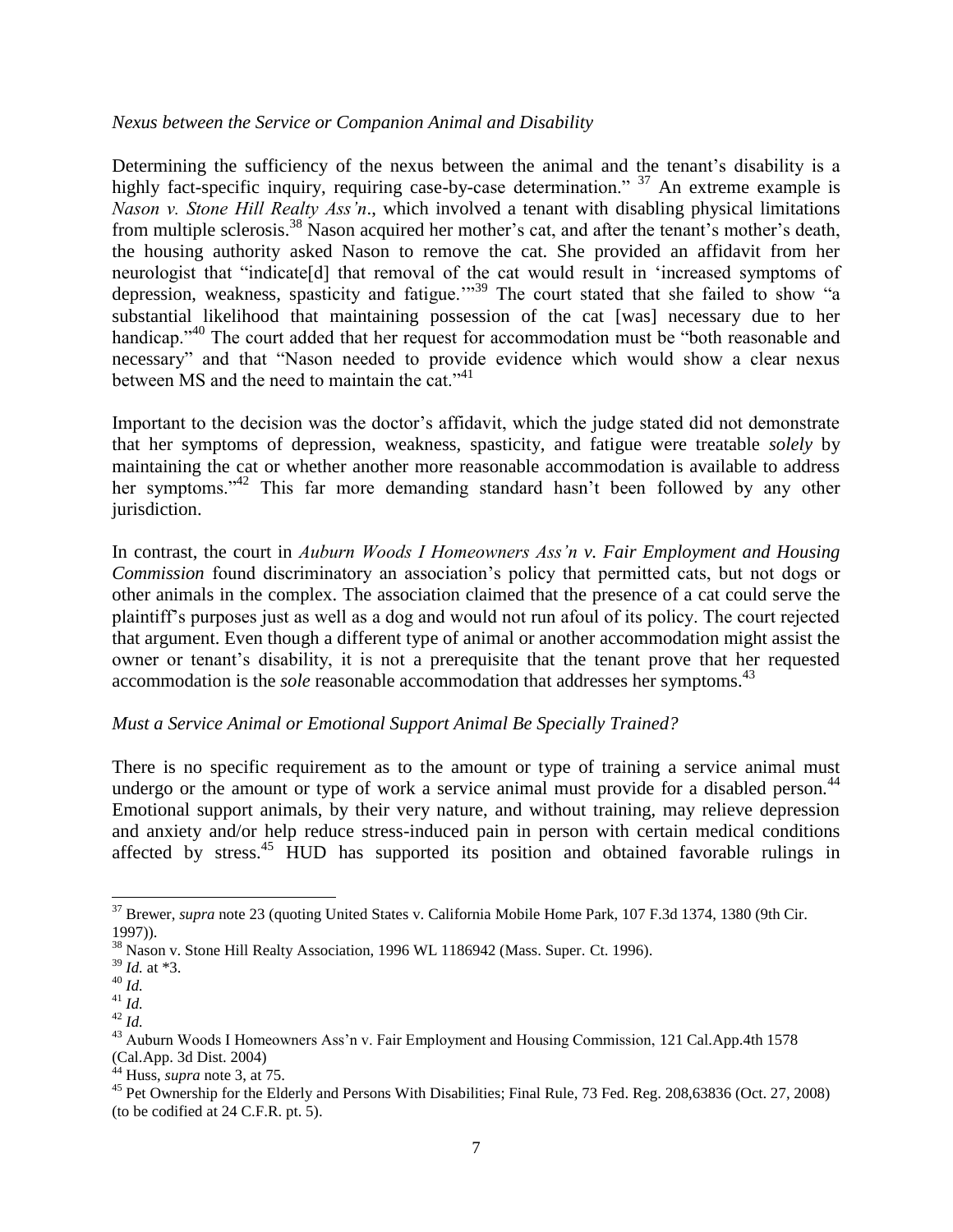administrative and court proceedings allowing tenants to keep emotional support animals and service animals, despite an animal's apparent lack of formal training.<sup>46</sup>

*Bronk v. Ineichen* is a pivotal case that involved a deaf tenant whose landlord refused to waive the no-pets policy for her hearing dog. $47$  The landlord did not dispute the disability or the need for a service dog. Instead, it claimed that an animal without credentials or formal schooling did not qualify as a service animal. The court rejected that premise and set out two standards that a disabled person must meet in arguing that an accommodation must be made.<sup>48</sup>  $\cdot$ The accommodation must facilitate a disabled individual's ability to function, and it must survive a cost-benefit balancing that takes both parties' needs into account."<sup>49</sup> A jury or other fact-finder is meant to evaluate and assign its own weight to the animal's training or lack of training.<sup>50</sup> Relying on *Bronk,* the court in *Green v. Housing Authority of Clackamas County* also struck down a requirement that a hearing dog that had been trained produce a formal certificate or verification of training.<sup>51</sup>

Two cases suggest that a landlord may require some degree of proof of training. In *In re Kenna Homes Cooperative Corp*., the court held that the housing association's requirement that the

<sup>&</sup>lt;sup>46</sup> Professor Huss provides several administrative decisions which support this:

*See, e.g., HUD v. Raczkowski*, HUDALJ 02-99-0830-8 (May 23, 2002), 2002 WL 1264012, at \*2 (2002) (providing in a settlement where a payment was made to a tenant who argued that he suffered from a psychiatric disability and that the dog was of "great emotional and social support" for him); *HUD v. Bayberry Condo Ass'n.*, HUDALJ 02-00-0504-8 (Mar. 21, 2002), 2002 WL 475240, at \*1–2 (2002) (providing in an initial decision and consent order that a resident of a condominium suffering from depression, generalized anxiety and panic disorder be granted a waiver of a no-pet policy as a reasonable accommodation of her handicap with such animal being referred to as an "emotional support pet"); *HUD v. Meridian Group, Inc.*, HUDALJ 05-98-1418-8 (July 18, 2001), 2001 WL 865717 (2001) (providing in a consent order that a tenant who stated she was handicapped because of manic depression would be given permission to have a cat in her unit); *HUD v. Glenwood Mgmt. Corp.*, HUDALJ No. 02-99-0442-8 (Apr. 14. 2000), 2000 WL  $394074$ , at  $*2$  (providing in an initial decision and consent order that a tenant suffering from anxiety would be able retain her dog or a replacement dog of a similar size upon proof of the alleged handicap in the form of a reasonably descriptive letter from tenant's physician, psychologist or social worker); *HUD v. North Waterside Redevelopment Co. L.P.*, HUDALJ No. 02-98-0179-8 (Jan. 14, 2000), 2000 WL 46116 at \*3 (2000) (providing in an initial decision and consent order that a prospective tenant suffering from anxiety, depression, renal cancer, pulmonary disease and angina pectoris who obtained a pet dog on the advice of his physician to abate symptoms of anxiety and depression will be offered an apartment in a building with a no-pet rule upon receipt of a reasonably descriptive letter from the prospective tenant's physician). *But see HUD v. Blue Meadows Ltd. P'ship*, HUDALJ 10-99-0200-8, 10-99-0391-8 (July 5, 2000), 2000 WL 898733, at \*9–11 (2000) (finding for a landlord who had requested verification that a dog was trained or certified in a case where the dog was used by a prospective tenant to pull his wheelchair).

Rebecca J. Huss, *Why Context Matters: Defining Service Animals Under Federal Law*, forthcoming 37 Pepp. L. Rev. \_\_\_, n.217 (2010), *available at* http://papers.ssrn.com/sol3/papers.cfm?abstract\_id=1475443.

<sup>47</sup> *Bronk*, at 427.

<sup>48</sup> Huss, *supra* note 3, at 75.

<sup>49</sup> *Bronk*, at 430.

<sup>50</sup> *Id.*

<sup>&</sup>lt;sup>51</sup> Green v. Housing Authority of Clackamas County, 994 F. Supp. 1253 (D. Oregon 1998).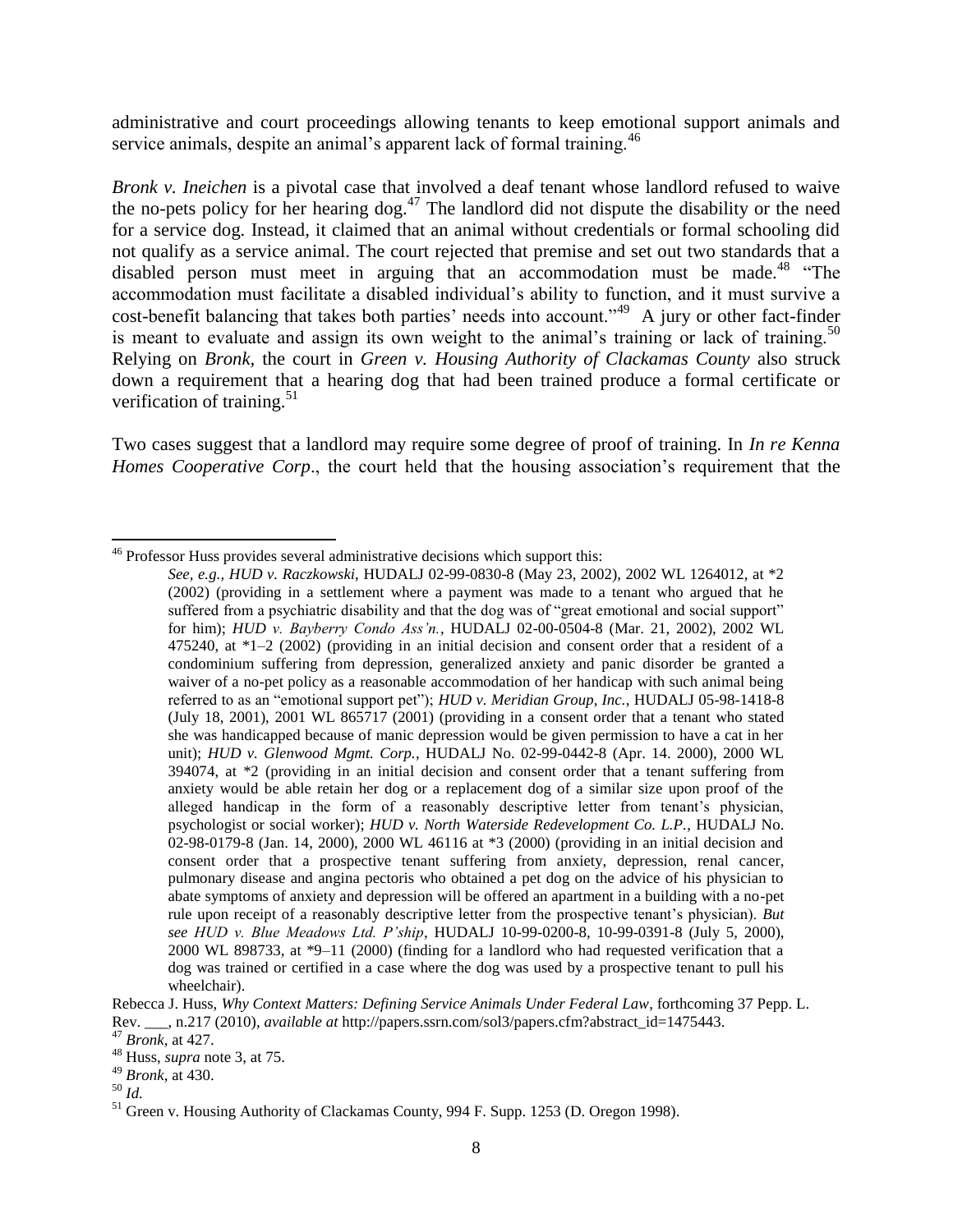animal be "properly trained," without explicitly requiring "professional training," was not a violation of the federal law.<sup>52</sup> The cooperative unit's policy read:

There is excepted, however, seeing-eye and hearing-aid dogs or any other trained dog, provided the animal is *properly trained* and *certified* for the particular disability, *licensed* and provided further that the stockholder or resident has a certificate or authorization request from a licensed physician specializing in the field of subject disability.<sup>53</sup>

The Jessups, the owners of the apartment, provided a note from their "physician stating that 'it is a medical necessity for the Jessups with their present health ailments to be able to keep their pets to suppress both the physical and mental need for companionship as well as the confinement to the various illnesses."<sup>5,54</sup> Despite the Jessups' health problems (arthritis, depression, and blood pressure difficulties), the housing association refused to waive their no-pets policy.<sup>55</sup> The court upheld the training requirement and noted the Fair Housing Act does not require accommodations that increase the benefit to a disabled individual above and beyond that provided to non-disabled individuals for matters unrelated to the disability."<sup>56</sup> "The burden is on the person claiming the need for a service animal as a reasonable accommodation to show that his or her animal is properly trained<sup> $57$ </sup> and that it was reasonable, in situations where a tenant suffers from a disability that is not apparent to a person untrained in medical matters, to require a second concurring opinion from a qualified physician selected by the landlord to substantiate the tenant's need for a service animal.<sup>58</sup>

*Prindable v. Association of Apartment Owners of 2987 Kalakaua* also upheld a requirement that an animal "be peculiarly suited to ameliorate the unique problems of the mentally disabled."<sup>59</sup> The case involved a condominium resident who said he required a dog in order to feel safe. He provided a physician's statement saying "He believes that his personal safety will be improved if he were to have a dog."<sup>60</sup> The court ruled in favor of the association, stating that "where the primary handicap was mental and emotional in nature, an 'animal . . . must be peculiarly suited to ameliorate the unique problems of the mentally disabled.<sup>"61</sup> "The court reasoned that most animals are not capable of qualifying as a 'service' animal under the FHAA.<sup> $162$ </sup> Finding no evidence of training, the court agreed with the *Kenna* court's logic, finding that landlords could require additional verification of a tenant's "asserted handicap or the necessity of a requested accommodation."<sup>63</sup>

 $\overline{a}$ <sup>52</sup> *In re Kenna Homes Coop. Corp.*, 557 S.E.2d 787 (W. Va. 2001).

<sup>53</sup> *Id.* at 792 (emphasis added).

<sup>54</sup> Brewer, *supra* note 23 (quoting *Kenna*, at 792).

<sup>55</sup> *Kenna*, at 792.

<sup>56</sup> Frank W. Young, *Service and Emotional Support Animals as Reasonable Accommodations Under the Fair Housing Act*, The John Marshall Law School Fair & Affordable Housing Commentary, at 25 (2006).

<sup>57</sup> *Kenna*, at 798.

<sup>58</sup> Huss, *supra* note 3, at 78 (quoting *Kenna*, at 799).

<sup>59</sup> *Prindable v. Association of Apartment Owners of 2987 Kalakaua*, 304 F. Supp. 2d 1245, 1256 (D. Hawaii, 2003).

<sup>60</sup> Brewer, *supra* note 23 (quoting *Prindible*, at 1246).

 $<sup>61</sup>$  Huss, *supra* note 3, at 79 (quoting 1256).</sup>

<sup>62</sup> Brewer, *supra* note 23.

<sup>63</sup> Huss, *supra* note 3, at 79 (citing *Prindable*, at 1260).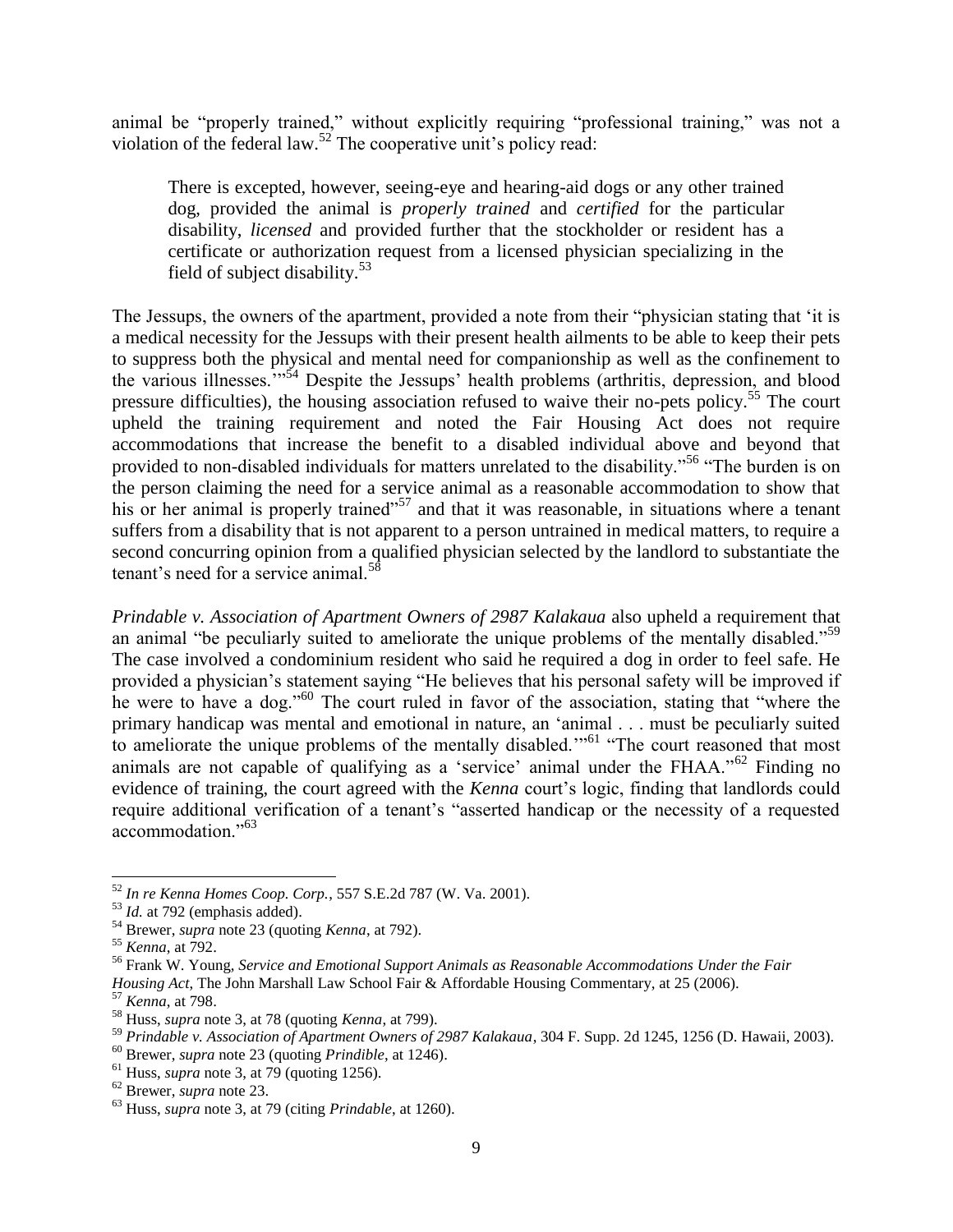What is troubling about the *Kenna* and especially the *Prindable* cases is the express importation of the ADA definition of service animal into a claim based exclusively on the FHAA. As the court in *Prindable* states:

The term "service animal" is not defined by the FHAA or the accompanying regulations, but it is understood for purposes of the Americans with Disabilities Act of 1990 ("ADA") to include "any guide dog, or other animal individually trained to do work or perform tasks for the benefit of an individual with a disability . . . ." 28 C.F.R.  $\S$  36.104 (2002). This description comports with the example of a reasonable accommodation for a blind rental applicant provided by the agency regulations to the FHAA, *see* 24 C.F.R. § 100.204(b) (2002), and with case law. The Court agrees with and adopts the ADA definition for purposes of the reasonable accommodation requirement of § 3604(f)(3)(B).<sup>64</sup>

As noted previously,<sup>65</sup> this contradicts HUD's position and its unequivocal response to rulemaking by the Justice Department pursuant to ADA Titles II and III that animals and pets are treated differently under the ADA and the Fair Housing Act for important reasons.<sup>66</sup>

# *Exceptions and Defenses to Reasonable Accommodation Requirement*

Housing providers must only make *reasonable* accommodations, and the requested policy modification cannot impose undue financial and administrative burdens or fundamentally alter the nature of the housing program.<sup>67</sup> The *Green* court nicely sums up the bulk of the exceptions available to a landlord, stating, "The only way defendant can avoid modifying its 'no pets' policy is if the animal fundamentally alters the nature of the program or if the defendant suffers undue financial and administrative burdens."<sup>68</sup> This determination must be done on a case-by-case basis and take into account:

The financial resources of the provider, the cost of the reasonable accommodation, the benefits to the requester of the requested accommodation, and the availability of other, less expensive alternative accommodations that would effectively meet the applicant or resident's disability-related needs must be considered in determining whether a requested accommodation poses an undue financial and administrative burden.<sup>69</sup>

<sup>64</sup> *Prindable*, at 1256.

<sup>&</sup>lt;sup>65</sup> *See supra* note 13 and accompanying text.

<sup>&</sup>lt;sup>66</sup> Pet Ownership for the Elderly and Persons With Disabilities; Final Rule, 73 Fed. Reg. 208,63836 (Oct. 27, 2008) (to be codified at 24 C.F.R. pt. 5).

 $67$  24 C.F.R. § 100.204 (2009).

<sup>68</sup> *Green*, at 1256.

<sup>&</sup>lt;sup>69</sup> Joint Statement of The Department of Housing and Urban Development and the Department of Justice: *Reasonable Accommodations Under the Fair Housing Act*, U.S. Department of Housing and Urban Development (last updated July 25, 2008), http://www.justice.gov/crt/housing/jointstatement\_ra.php.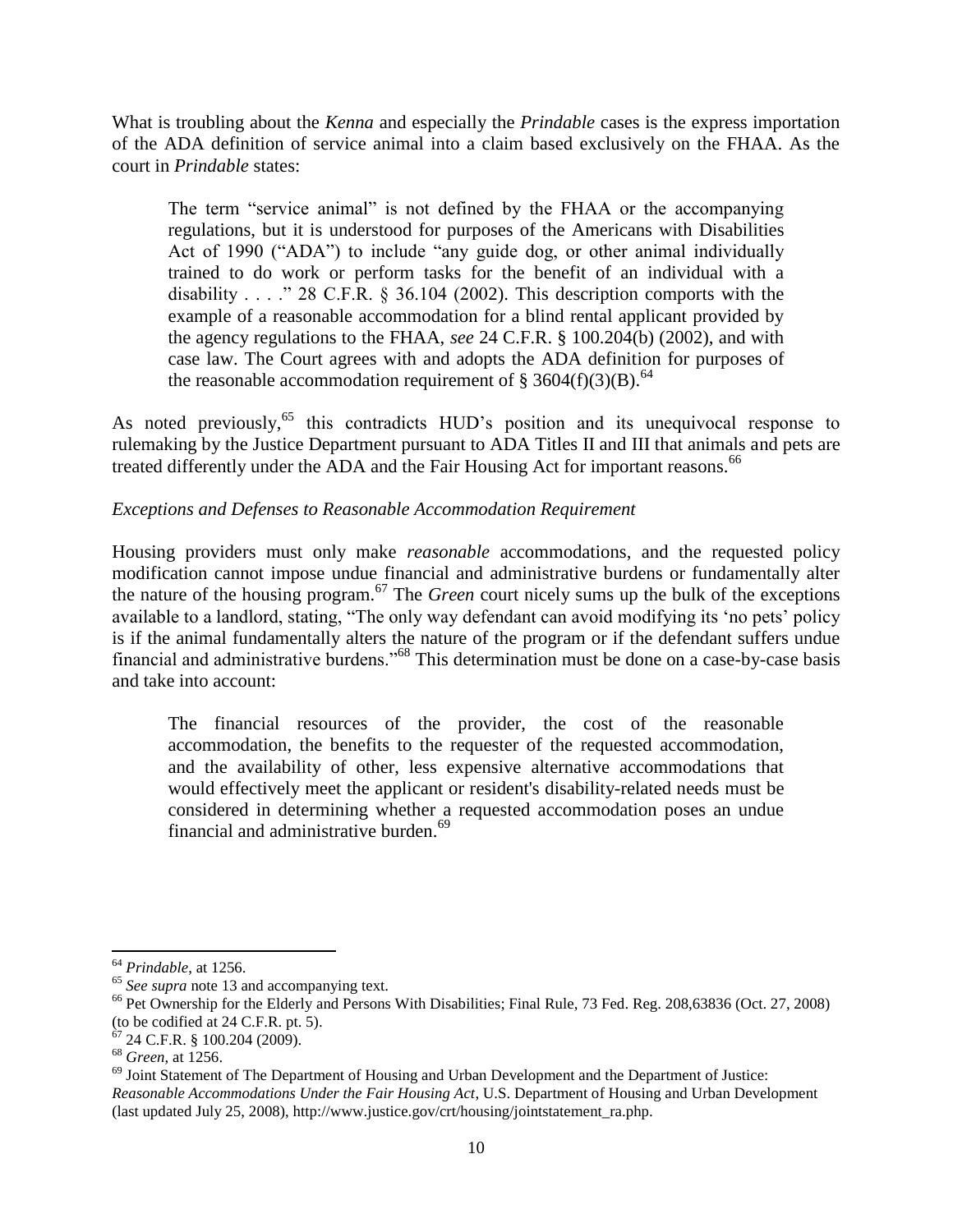Fundamental alteration defenses are rare because no-pets policies are not a fundamental part of most housing programs, a waiver does not impose costs on the landlord, and any administrative burdens imposed in having to keep a record of the animal are minimal.<sup>70</sup>

Another exception to allowing landlords to refuse modifying a no-pets policy is when the animal poses a direct threat to the health or safety of others.<sup>71</sup> Speculation of a safety threat will not suffice.<sup>72</sup> Landlords may not consider subjective or objective generalizations or stereotypes of that species or breed of animal.<sup>73</sup> Rather, they must make a detailed, individualized investigation of the animal and determine whether reliable, objective qualities or past incidents of that animal suggest it poses a direct threat to the health, safety, or property of others.

Finally, if a tenant refuses to comply with general, legitimate tenancy rules and restrictions that apply to everyone, the landlord may evict him despite his disability. In *Woodside Village v. Hertzmark*, a landlord had waived the no-pets policy for a tenant who had a mental disability and emotional dependence on his dog. The tenant later failed to comply with rules requiring that dogs be walked in certain areas and that the owner clean up the dog's waste.<sup>74</sup> Due to the tenant's failure to comply with reasonable and legitimate rules that were generally applicable to all tenants, the landlord was able to remove the tenant from the premises.

# *Do Residential Fees and Deposits Apply to Service Animals and Emotional Support Animals?*

Landlords are allowed to impose many types of residential fees and deposits, including deposits to protect and indemnify them against damage caused by pets. Handicapped and nonhandicapped pet owners are subject to these fees; however, owners of animals that assist, support, or provide service to persons with disabilities are treated differently. For example, tenants with disabilities in public housing<sup>75</sup> and federally-assisted housing for the elderly and disabled<sup>76</sup> are expressly exempt from pet deposits and fees.

*Id.*

 <sup>70</sup> Brewer, *supra* note 23.

 $71$  42 U.S.C. § 3604(f)(9) (2000).

<sup>72</sup> Brewer, *supra* note 23.

<sup>&</sup>lt;sup>73</sup> *See supra* note [13](#page-2-0) and accompanying text (discussing breeds of animals and pets).

<sup>74</sup> Woodside Vill. v. Hertzmark, 1993 WL 268293 (Conn. Super. Ct. 1993).

<sup>75</sup> 24 C.F.R. § 960.705 (2009).

Subpart G—Pet Ownership in Public Housing; Animals that assist, support, or provide service to persons with disabilities.

<sup>(</sup>a) This subpart G does not apply to animals that assist, support or provide service to persons with disabilities. PHAs may not apply or enforce any policies established under this subpart against animals that are necessary as a reasonable accommodation to assist, support or provide service to persons with disabilities. This exclusion applies to such animals that reside in public housing, as that term is used in § 960.703, and such animals that visit these developments.

<sup>76</sup> 24 C.F.R. § 5.303 (2009).

[Subpart C—Pet Ownership for the Elderly or Persons with Disabilities;](http://ecfr.gpoaccess.gov/cgi/t/text/text-idx?c=ecfr;sid=185d0b6f3a8b5dc9fd7f810d8f4539ec;rgn=div6;view=text;node=24%3A1.1.1.1.5.3;idno=24;cc=ecfr) Exclusion for animals that assist, support, or provide service to persons with disabilities.

<sup>(</sup>a) This subpart C does not apply to animals that are used to assist, support, or provide service to persons with disabilities. Project owners and PHAs may not apply or enforce any policies established under this subpart against animals that are necessary as a reasonable accommodation to assist, support, or provide service to persons with disabilities. This exclusion applies to animals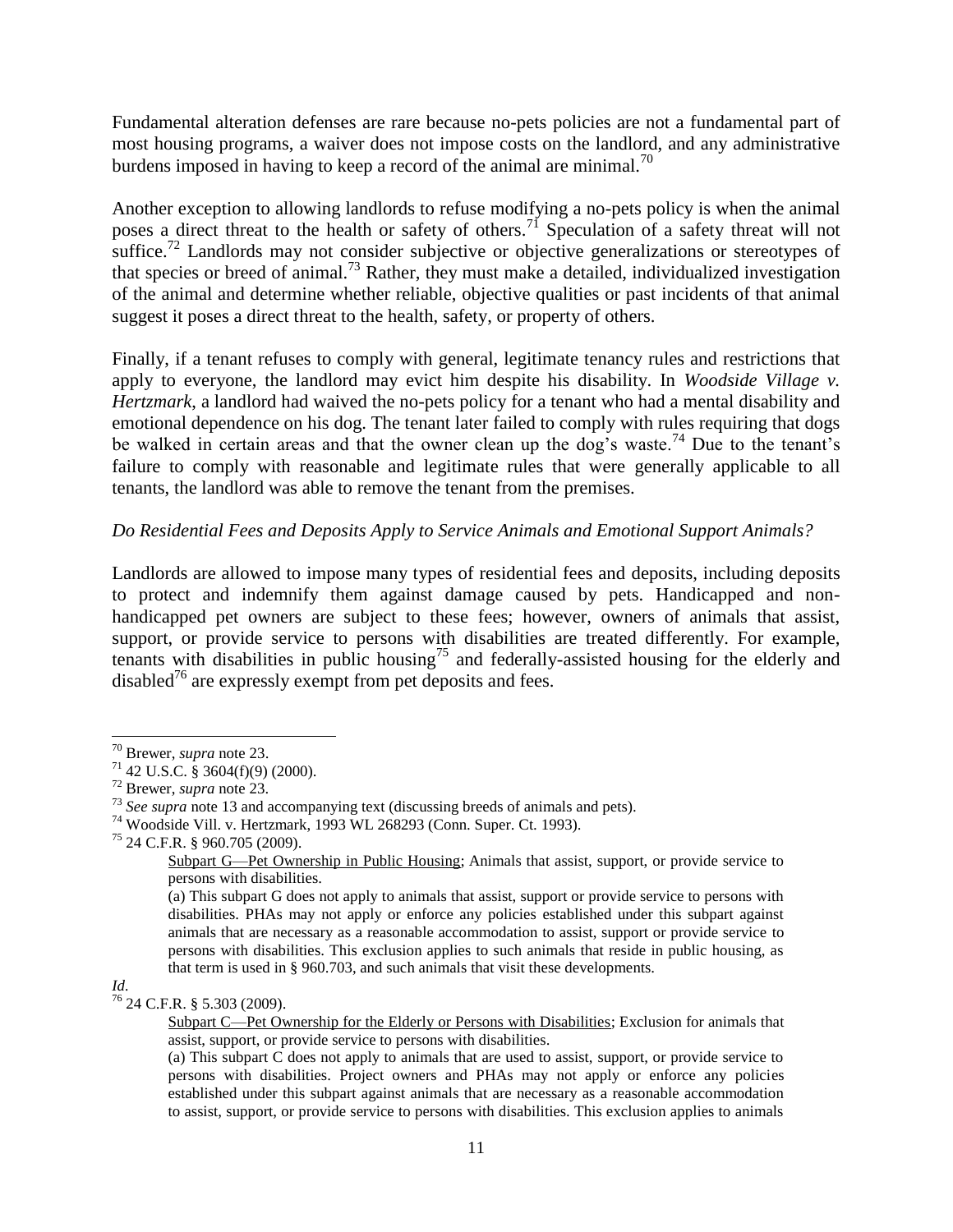Even though regulations for private housing providers do not contain similar exemptions, HUD and the DOJ state unequivocally that requiring tenants to pay an extra fee or deposit as a condition of allowing their assistance animal as a reasonable accommodation constitutes unlawful discrimination.<sup>77</sup> However, all housing providers may charge the disabled tenant for the cost of repairing damage caused by the assistance animal or deduct it from the standard security deposit imposed on all tenants, if that is the provider's practice.<sup>78</sup>

HUD has asserted this position in administrative and court proceedings, including consent orders and charges of discrimination involving landlords who attempt to assess pet fees or deposits for assistance animals. Some of the fact finders characterize assistance animals as auxiliary aids and services.<sup>79</sup> Moreover, the agency's website includes a question and answer about a man named John with severe depression whose dog helps alleviates symptoms of the illness. The agency responds that the landlord cannot charge John a \$250 pet deposit because the dog it is not a pet, but rather, a service/companion animal required for disability.<sup>80</sup>

that reside in projects for the elderly or persons with disabilities, as well as to animals that visit these projects.

*Id.*

 $\overline{a}$ 

 $77$  Joint Statement of The Department of Housing and Urban Development and the Department of Justice: *Reasonable Accommodations Under the Fair Housing Act*, U.S. Department of Housing and Urban Development (last updated July 25, 2008), http://www.justice.gov/crt/housing/jointstatement\_ra.php.

<sup>78</sup> Joint Statement of The Department of Housing and Urban Development and the Department of Justice: *Reasonable Accommodations Under the Fair Housing Act*, U.S. Department of Housing and Urban Development (last updated July 25, 2008), http://www.justice.gov/crt/housing/jointstatement\_ra.php.

11. May a housing provider charge an extra fee or require an additional deposit from applicants or residents with disabilities as a condition of granting a reasonable accommodation? No. Housing providers may not require persons with disabilities to pay extra fees or deposits as a condition of receiving a reasonable accommodation.

. . . . Example 2: Because of his disability, an applicant with a hearing impairment needs to keep an assistance animal in his unit as a reasonable accommodation. The housing provider may not require the applicant to pay a fee or a security deposit as a condition of allowing the applicant to keep the assistance animal. However, if a tenant's assistance animal causes damage to the applicant's unit or the common areas of the dwelling, the housing provider may charge the tenant for the cost of repairing the damage (or deduct it from the standard security deposit imposed on all tenants), if it is the provider's practice to assess tenants for any damage they cause to the premises.

*Id.*

<sup>79</sup> *See, e.g.*, HUD v. Purkett, HUDALJ 09-89-1495-1 (July 31, 1990), 1990 WL 547183 (1990); HUD v. Guenther, HUDALJ 08-00-0390-8 (Mar. 9, 2003), 2003 WL 1311333 (2003); HUD v. Southmore Park Apartments, Ltd., FHEO No. 06-04-1178-8 (December 31, 2005), HUD v. Reading Hous. Auth., FHEO No. 03-04-0346-8 (August 17, 2005).

<sup>80</sup> U.S. Department of Housing and Urban Development, Questions and Answers about Fair Housing, http://nhl.gov/local/shared/working/r10/fh/questions.cfm?state=ak (last updated April 1, 2010).

Situation 1

John has been diagnosed with severe depression and is disabled as defined by the Fair Housing Act. His doctor prescribes John a dog to help alleviate some of his symptoms. John asks his landlord if he can have a dog as a reasonable accommodation for his disability. His landlord says yes, but tells John he'll need to pay a \$250 pet deposit and must provide proof that the animal is trained.

Question: Did John's landlord correctly handle John's request under the Fair Housing Act? What if John wanted a cat or a ferret instead?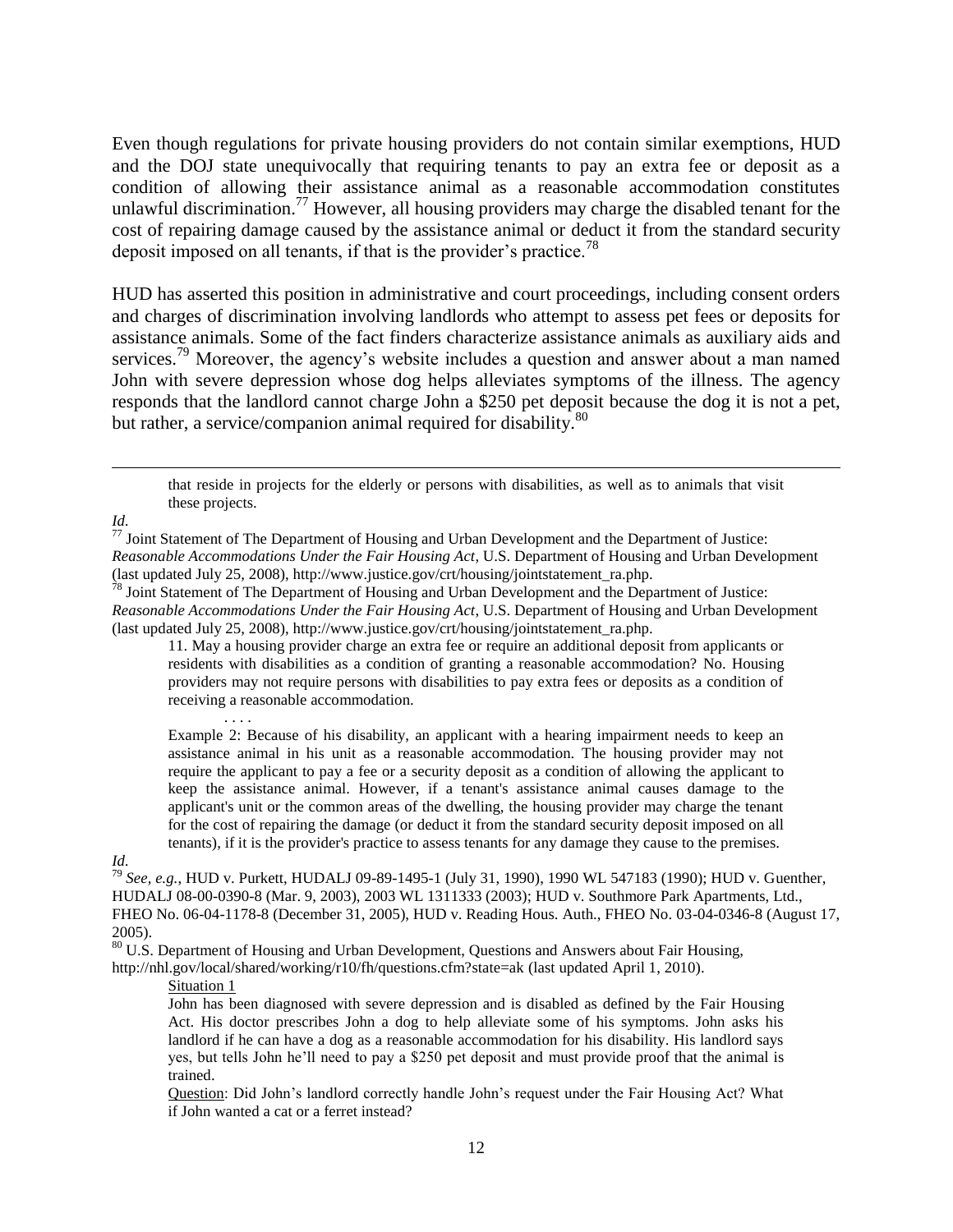While there is a dearth of case law on this point, one appellate court has examined the financial implications of reasonable accommodations arising from a landlord's refusal to waive guest and parking fees charged for a disabled household member's home health care aide.<sup>81</sup> The decision noted that "the history of the FHAA clearly establishes Congress anticipated that landlords would have to shoulder certain costs involved, so long as they are not unduly burdensome.<sup>82</sup> The three-judge panel held that such charges must be examined, case-by-case, to determine if a waiver of the charge, in whole or in part, is necessary to afford the person an equal opportunity to use and enjoy a dwelling or whether it would impose an undue burden on the landlord.<sup>83</sup>

One commentator warns housing providers to be careful when considering whether to impose fees, deposits or other charges for assistance animals. "In the absence of case law or a regulation specifically addressing this issue, and given HUD's position charging discrimination when such fees are imposed, landlords should be extremely cautious in requiring these types of fees.<sup>84</sup>

#### **The Americans with Disabilities Act**

(Jill D. Sechser)

The Americans with Disabilities Act (ADA) was enacted in 1990 to provide a clear and comprehensive national mandate for the elimination of disability-based discrimination.<sup>85</sup> The law was intended to ensure that the federal government played a central role in enforcing standards that provide equal access to the workplace, marketplace, and government and public services. In this respect, the ADA provides greater coverage than its predecessor, the Rehabilitation Act of 1973, which applies only to recipients of federal funds, contractors, and specific federal agencies.<sup>86</sup>

Congress understood that discrimination manifests in many forms, ranging from intentional, outright denial of access or service, to more subtle behaviors that result from a lack of awareness. One of its findings emphasizes that:

[I]ndividuals with disabilities continually encounter various forms of discrimination, including outright intentional exclusion, the discriminatory effects of architectural, transportation, and communication barriers, overprotective rules and policies, failure to make modifications to existing facilities and practices,

 $85$  42 U.S.C. § 12101(b) (1990).

Answer: No, John's landlord did not handle his request correctly. The landlord cannot charge John a pet deposit for his animal because it is not a pet, but rather a service/companion animal required for disability. Further, the landlord cannot ask for proof that the animal is trained. Lastly, service/companion animals do not have to be just dogs; they can also be other animals, such as cats or ferrets.

*Id.*

 $81$  U.S. v. California Mobile Home Park Mgmt. Co., 29 F.3d 1413 (9<sup>th</sup> Cir. 1994).

<sup>82</sup> *Id.* at 1416.

<sup>83</sup> *Id.* at 1418.

<sup>84</sup> Huss, *supra* note 3, at 88, n.158.

 $86$  29 U.S.C. § 794(a) (1990).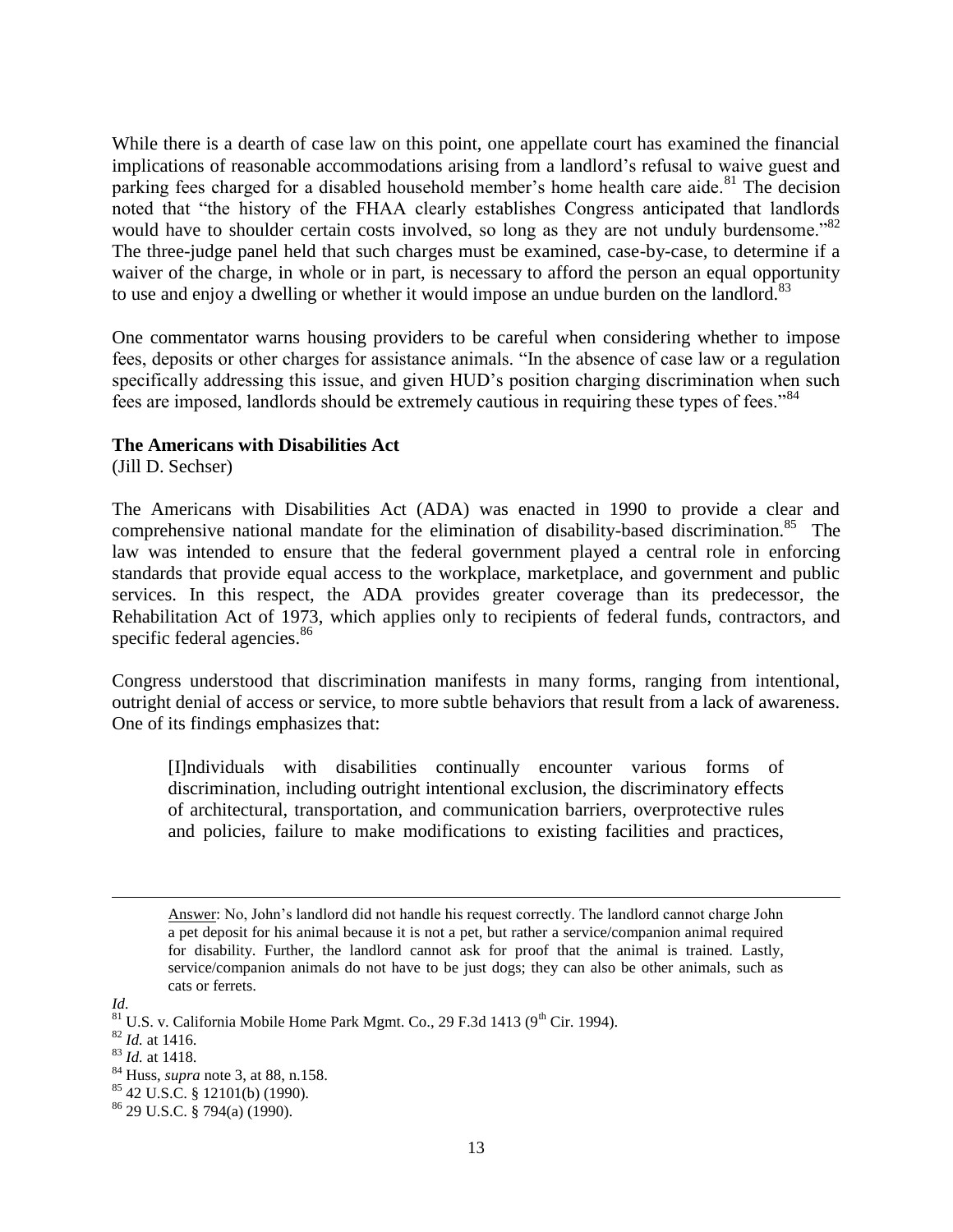exclusionary qualification standards and criteria, segregation, and relegation to lesser services, programs, activities, benefits, jobs, or other opportunities. $\frac{87}{3}$ 

A growing population of children and adults with disabilities confront many of these barriers on a daily basis, particularly individuals with physical, cognitive, sensory, and mental impairments who use and benefit from animals that perform a variety of tasks for them. In many cases, they are unable to perform everyday tasks without such assistance. Moreover, this segment of the population relies on animals -- guide dogs, hearing dogs, service animals, alert dogs, seizure animals, etc. -- to accompany them outside of their homes when shopping, dining, socializing, seeking medical care or legal help, attending movies, working, or riding in buses or taxis.

People generally do not have the freedom to bring their pets with them when they go out into the public, except perhaps to walk them. Many landlords, condominium associations, and other housing providers also strictly enforce no-pets rules. Likewise, business establishments, schools, government offices, and other covered entities are free to exclude pets; many do so because of concerns about health, safety, cleanliness, sanitation, and noise. This accepted practice generates conflicts and sometimes confrontations.

Take the commonplace example of a patron who, with or without a visible disability, enters the children's section of a public library accompanied by a dog, when the library has a no-pets policy. Library staff and patrons are uncertain what to do and what the law allows. They are not alone. The U.S. Justice Department, which has been entrusted with promulgating regulations to implement ADA Title II and Title III, has received many complaints from covered entities that are confused about their obligations. That agency has devoted extensive time and rulemaking to help clarify the difference between pets and ADA "service animals."<sup>88</sup>

### *What is an ADA Service Animal?*

Looking to the law itself will not provide much help because the ADA does not provide a definition of "service animal" anywhere in the statute. Justice Department regulations in 28 C.F.R. § 36.104 do fill that gap, but otherwise provide little formal guidance; that definition reads:

―Service animal means any guide dog, signal dog, or other animal individually trained to do work or perform tasks for the benefit of an individual with a disability, including, but not limited to, guiding individuals with impaired vision, alerting individuals with impaired hearing to intruders or sounds, providing minimal protection or rescue work, pulling a wheelchair, or fetching dropped items."

The DOJ publishes an informal business brief, a guide for small business, and technical assistance manuals that address service animals. These and other materials about ADA Title II and III are online at http://www.ada.gov/business.htm#Anchor-ADA-11481. In 2009, the Justice

 $87$  ADA Amendments Act: Findings and Purposes  $\S2(a)(5)$ .

<sup>88</sup> Nondiscrimination on the Basis of Disability in State and Local Government Services, 73 Fed. Reg. 117,34465, 117,34473, (June 17, 2008) (to be codified at 28 C.F.R pt. 35).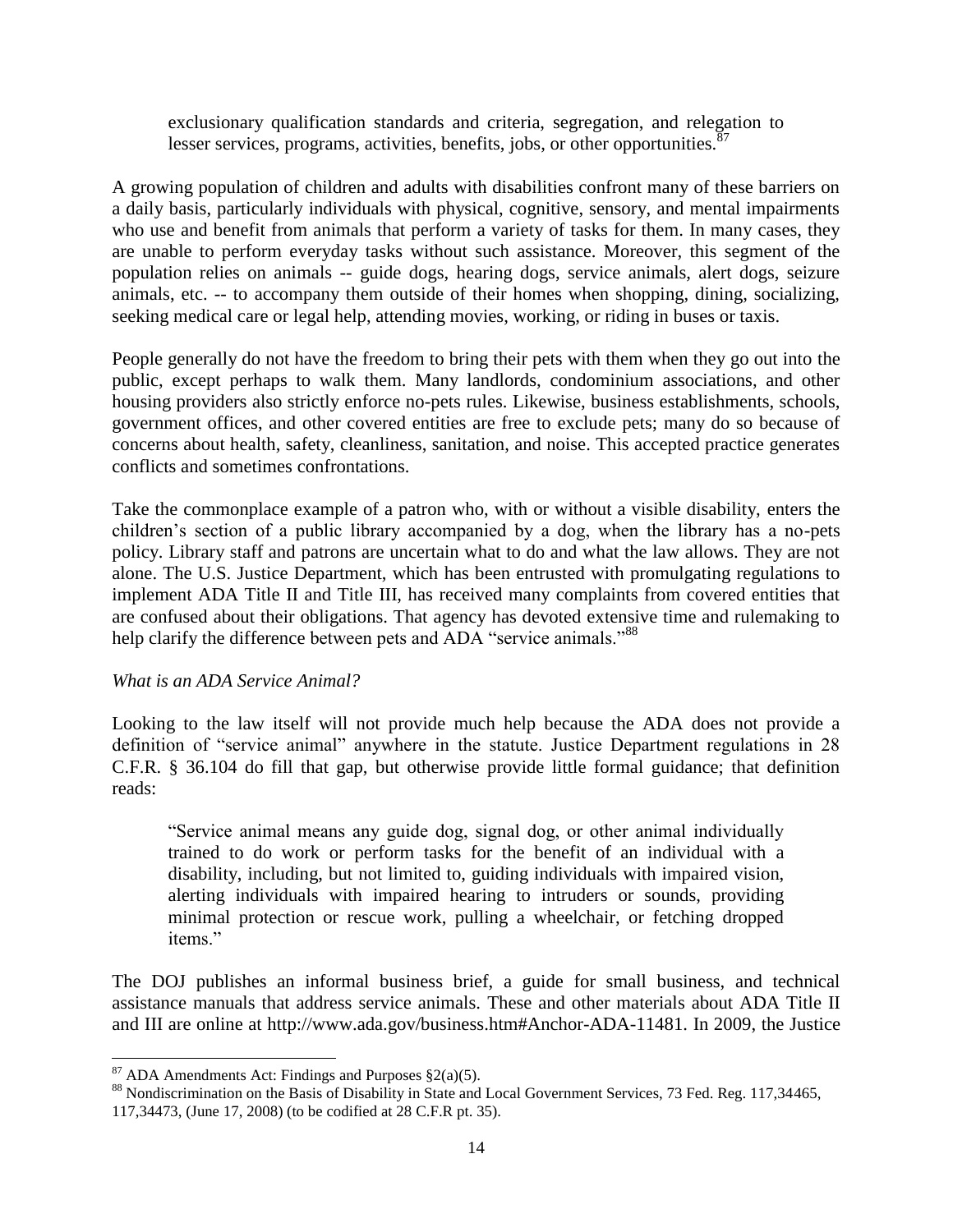Department entered into a settlement agreement with Wal-Mart Stores, Inc. that defines service animals, clarifies management and worker responsibilities, and includes a store policy that Wal-Mart must implement. While not precedential, it does provide a plain language description of the issues and what terms one of the largest global retail companies and the U.S. Attorney found acceptable.<sup>89</sup>

This section examines the rights and responsibilities both of individuals with disabilities and ―covered entities‖ (state and local government and public accommodations) with regard to service animals. The ADA is basically a non-discrimination law that is divided into five titles, each of which governs a particular entity or activity: Title I applies to employment; Title II to state and local public services and transportation; Title III to privately-owned public accommodations and commercial facilities; Title IV to telecommunications; and Title V to miscellaneous issues, including how the ADA applies to the States and Congress, coercion, retaliation, and technical assistance.<sup>90</sup>

# *What Constitutes Discrimination Against Service Animal Handlers under Titles II & III?*

Government entities and privately-owned public accommodations are the exclusive focus of this paper. Title II targets and forbids discrimination in public services, programs, and activities. Title III is directed toward acts that impede or prevent persons with disabilities from fully enjoying the goods, services, facilities, advantages, and accommodations of public accommodations. These public and private sector entities have different obligations under the law. Except as otherwise noted, their responsibility to accommodate persons with disabilities who require service animals is basically the same.<sup>91</sup>

Under Title III, discrimination also includes a failure to make reasonable modifications in policies, practices, or procedures, when such modifications are necessary to afford such goods, services, facilities, privileges, advantages, or accommodations to individuals with disabilities, unless the entity can demonstrate that making such modifications would fundamentally alter the nature of such goods, services, facilities, privileges, advantages, or accommodations. This subsection creates an affirmative obligation to treat persons with disabilities differently and more favorably than other patrons.

Courts utilize a now-familiar paradigm to analyze Title III reasonable accommodations service animal cases. A 1997 decision illustrates how judges evaluate ADA discrimination claims in a case involving a brewery that refused to permit Franklin Johnson, a blind person, from taking a

<sup>&</sup>lt;sup>89</sup> To read the Settlement Agreement between the U.S. and Wal-Mart Stores, Inc., see

http://www.ada.gov/walmart.htm.

 $^{90}$  42 U.S.C. §§ 12101 et seq. (2009).

<sup>&</sup>lt;sup>91</sup> "Subject to the provisions of this subchapter, no qualified individual with a disability shall, by reason of such disability, be excluded from participation in or be denied the benefits of services, programs, or activities of a public entity, or be subjected to discrimination by any such entity."  $42$  U.S.C. § 12132 (2009). Title III's basic nondiscrimination clause reads:

<sup>(</sup>a) General rule. No individual shall be discriminated against on the basis of disability in the full and equal enjoyment of the goods, services, facilities, privileges, advantages, or accommodations of any place of public accommodation by any person who owns, leases (or leases to), or operates a place of public accommodation.

<sup>28</sup> C.F.R. § 36.201 (2009).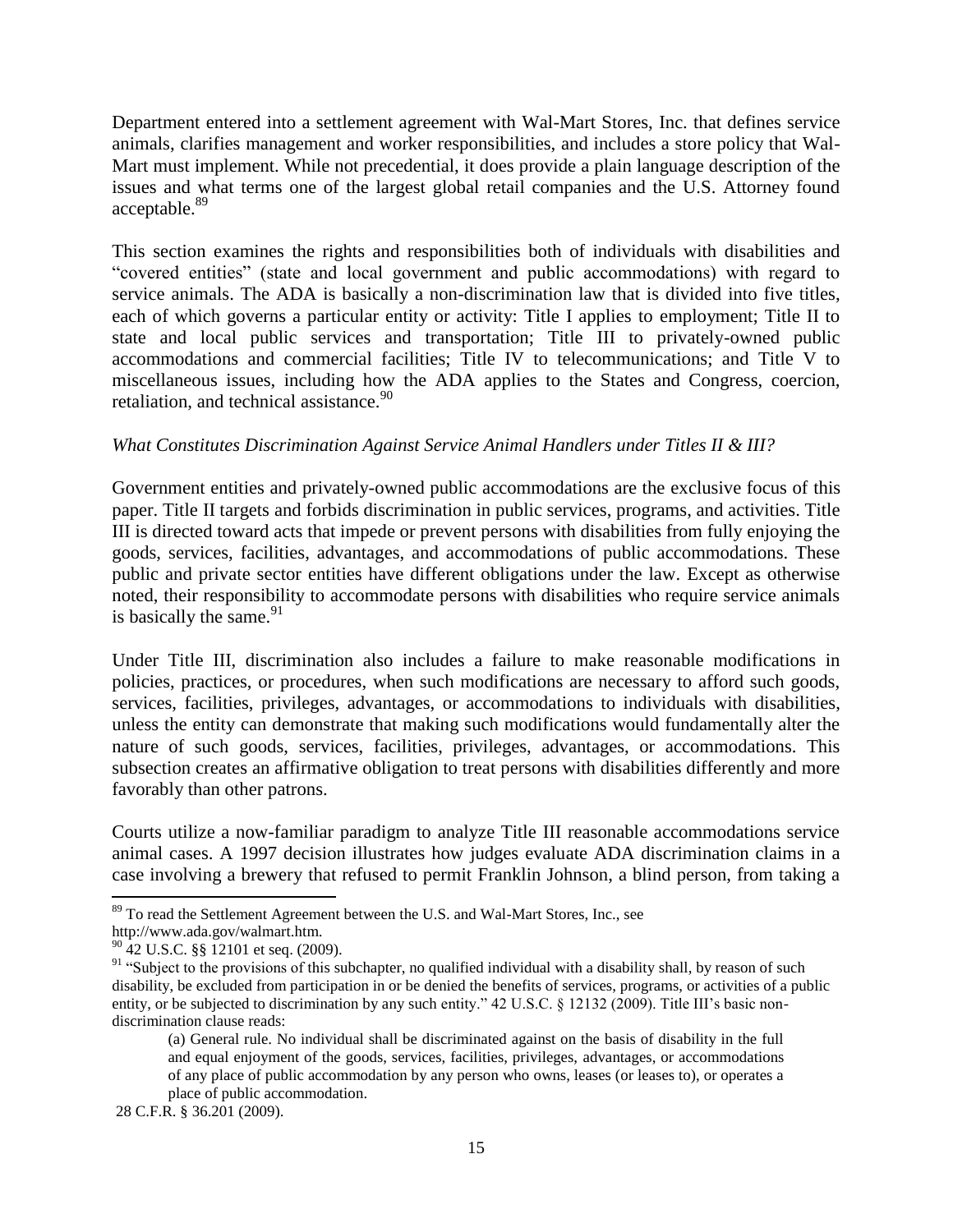public tour with his guide dog. Although the company would have allowed him to take the tour with a human guide, it refused to budge from its blanket no-animals policy, claiming that allowing guide dogs would either require it to violate food and drug laws or to shut down beer production while a dog was present to avoid risk of exposure or contamination.<sup>92</sup>

The trial judge determined that the animal policy, which included service animals, was not compelled by any law and violated the ADA. The court ordered the brewery "to modify or establish policies, practices, or procedures to ensure that disabled persons with guide dogs or other service animals have the broadest feasible access to the public tour of the Spoetzl Brewery consistent with the brewery's safe operation," to seek guidance from the Justice Department, and to submit to the court a written policy carrying out its order.<sup>93</sup> The company appealed the order, which the court characterized as being very similar to a desegregation order.<sup>94</sup>

The appellate court decision recounted the duties imposed on public accommodations and the standards and burdens of proof required to assert or defend a Title III claim. It also reviewed how the trial judge evaluated testimony and evidence regarding the risk of contamination from guide dogs and humans during the brewing process and tour. The opinion also addressed whether allowing guide dogs would fundamentally alter the nature of the tour itself, leaving room for the brewery to develop that defense in the future.<sup>95</sup> The court rejected the argument that food and drug laws prevented the brewery from allowing guide dogs or animals anywhere within the brewery. It affirmed the company's duty to submit a plan for the court's approval that provides "the broadest feasible access consistent with the safe operation" of the brewery, which is consistent with DOJ regulations, and upheld an award of damages to Johnson based on Texas  $law.<sup>96</sup>$ 

The regulations reflect the general intent of Congress that public accommodations take the necessary steps to accommodate service animals and to ensure that individuals with disabilities are not separated from their service animals. "It is intended that the broadest feasible access be provided to service animals in all places of public accommodation, including movie theaters, restaurants, hotels, retail stores, hospitals, and nursing homes (*see* Education and Labor report at 106; Judiciary report at 59).<sup>997</sup> The responsibility for compliance falls on the owner, operator, or

<sup>92</sup> *Johnson v. Gambrinus Company/Spoetzel Brewery*, 116 F.3d 1052 (5th Cir. 1997)

<sup>93</sup> *Id.* at 1056.

<sup>94</sup> *Id.* at 1057.

<sup>95</sup> *Id.* at 1062.

All parties agree that in the entire history of the brewery, there have only been three known visits by guide dogs and only one known request to take a guide dog on a tour. By contrast, over 5800 tourists visit the brewery annually. The district court found that guide dogs are groomed daily and likely to shed less hair than dogs that are not groomed daily. By contrast, the tourists are not required to wear any hair or beard covering, even though tourists often put their faces directly into the opening of the brewkettle. Based on these findings, the district court concluded that [t]he marginal increase in contamination risk associated with over 5,000 annual human visitors to the Spoetzl Brewery is greater than the marginal increase in contamination risk associated with the maximum foreseeable number of annual guide dogs visits by at least an order of magnitude. More likely than not, these risks differ by several orders of magnitude.

*Id.* 

<sup>96</sup> *Id.* at 1065.

<sup>&</sup>lt;sup>97</sup> 28 C.F.R. Part 36 App. B (1991).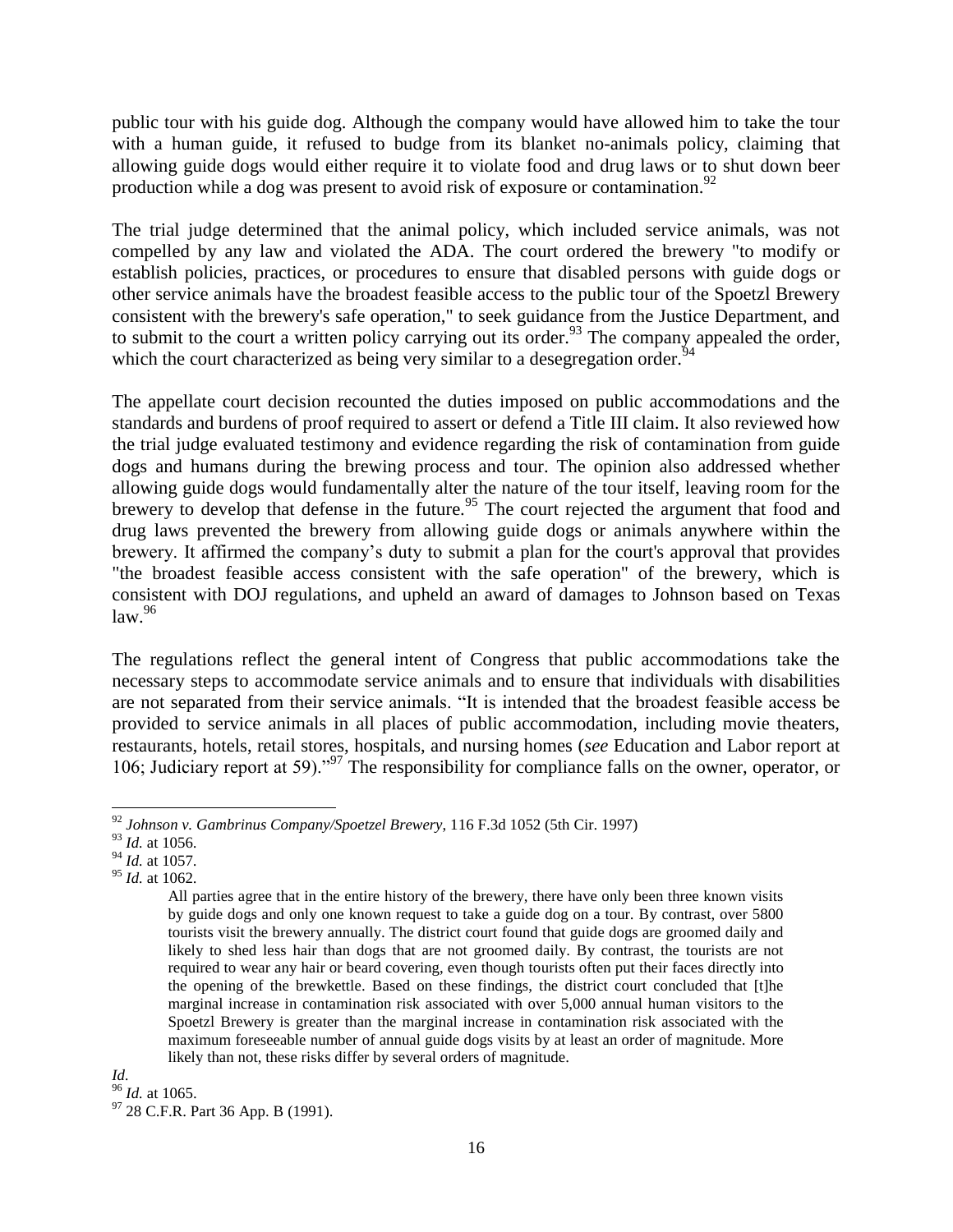lessee of a place of public accommodation provided the change in practice or policy is necessary to provide equal enjoyment and benefit of its goods and service by an individual with a disability.<sup>98</sup>

A common example is when an individual enters a restaurant accompanied by a dog. Restaurant owners normally prohibit animals in their restaurants to eliminate diners' concerns that the animal would bark, defecate, destroy the ambience, bite or threaten other customers, or carry fleas or diseases. However, the owner must waive the no-pet rule and allow the dog in the restaurant, provided the individual is entitled to protection under the ADA. For the plaintiff diner to succeed in a discrimination claim against the defendant restaurant, she must prove that:

(1) She is disabled as defined under the ADA;

(2) The defendant owns, leases, or leases to a place of public accommodation;

(3) The defendant took adverse action; [denied entry to the service animal or diner based on the diner's disability] and

(4) The defendant failed to make reasonable modifications that would accommodate the [diner's] disability but not fundamentally alter the nature of the [restaurant's] services.<sup>99</sup>

*Prima Facie Case of Discrimination: ADA Disability*

This determination is a fact-specific analysis and requires an individualized, sequential, case-bycase analysis. First, the individual must prove he has an ADA disability, which can be established in three ways: disability in fact, perceived disability, or having a history of a disability. Disability is defined as  $(A)$  a physical or mental impairment that substantially limits one or more major life activities of such individual; (B) a record of such an impairment; or (C) being regarded as having such an impairment."<sup>100</sup> Major life activities include, but are not limited to "caring for oneself, performing manual tasks, seeing, hearing, eating, sleeping, walking, standing, lifting, bending, speaking, breathing, learning, reading, concentrating, thinking, communicating, and working."<sup>101</sup>

Before 2009, proving ADA disability was nearly impossible to do. A series of Supreme Court cases had established a new and demanding standard. Many individuals with conditions and impairments that lawmakers and advocates assumed would be covered by the law were not protected. Congress responded with the Americans with Disabilities Act Amendments Act of 2008, effective January 1, 2009, that explicitly rejected the restrictive case law and interpretations of ADA disability. It also shifted the focus from establishing disability to considering whether reasonable accommodations are being made for persons with disabilities. The "primary object of attention is whether covered entities have complied with their obligations, and the question of whether an individual's impairment is a disability should not

<sup>98</sup> 42 U.S.C. § 12182(b)(1)(A)(ii) (2009).

<sup>&</sup>lt;sup>99</sup> Rose v. Springfield-Greene County Health Dep't, No. 608CV03292, 2009 WL 3461296 at \*7 (W.D. Mo. 2009).  $100$  42 U.S.C. § 12102(1) (2009).

<sup>101</sup> *Id.*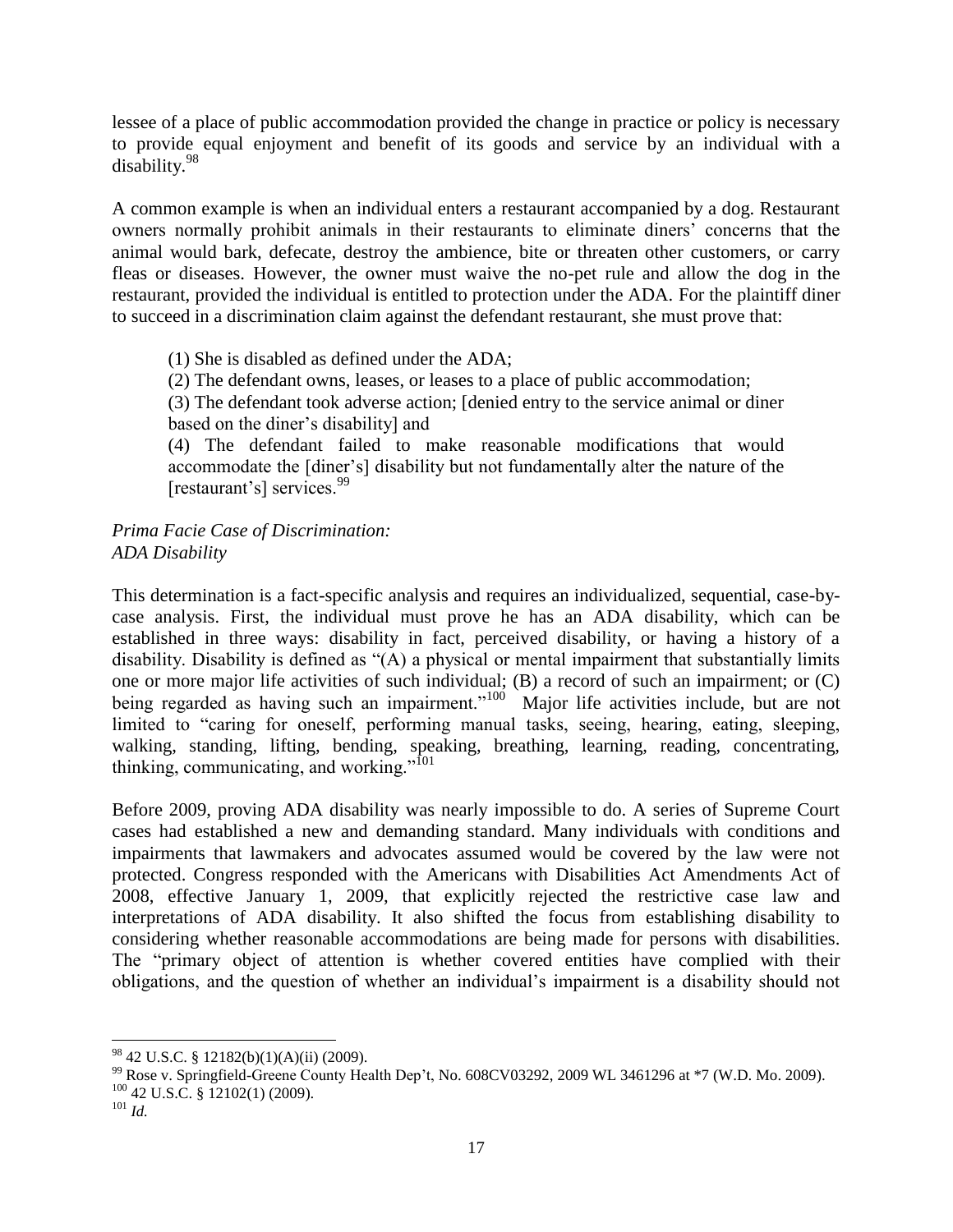demand extensive analysis." $102$  Equally important, Congress instructed that the ADA shall be construed "in favor of broad coverage of individuals under this Act, to the maximum extent permitted by the terms of this Act."<sup>103</sup> The Act also amended the Rehabilitation Act's provisions.

# *Place of Public Accommodation*

Second, the defendant must own, operate, lease, or lease to a place of public accommodation, which is a facility operated by a private entity whose operations affect commerce and fall within at least one of twelve categories. This is most times a straightforward determination.

# *Discrimination: Exclusion or Denial of Services*

Third, the defendant must have taken adverse action against the plaintiff based on his or her disability. This can occur when the restaurant denies entry to a service animal and its handler. Discrimination can also include denying entry to person with or without a disability who is a guest of the diner, based on the person's association with the diner. Under Title III a public accommodation cannot lawfully exclude or otherwise deny equal goods, services, facilities, privileges, advantages, accommodations, or other opportunities to an individual or entity because of the known disability of an individual with whom the individual or entity is known to have a relationship or association.

# *Failure to Make Reasonable and Necessary Modifications for a Service Animal Handler*

Finally, the defendant must have failed to make a reasonable modification to accommodate the plaintiff. In the case of service animals, the Department of Justice requires a public accommodation to modify policies, practices, or procedures to permit the use of a service animal by an individual with a disability. The regulations address service animals in the context of when covered entities must modify or waive no-pets rules or similar policies or practices. The general rule is that modification is required when necessary to afford the disabled person access to the goods and services unless doing so would fundamentally alter the nature of the goods, services, etc.<sup>104</sup> Moreover, the service animal owner, not the business or agency, must supervise and care for the animal.<sup>105</sup> Similar rules apply to government entities in 28 C.F.R. § 35.130(b)(7).

In order for a public accommodation or government entity to accurately determine whether an animal is a service animal, its employees are allowed to ask the animal's owner about its training.<sup>106</sup> If the owner refuses to answer, the employees may deny access to the animal and are not responsible for making a reasonable modification.<sup>107</sup> There are no specific requirements as

<sup>&</sup>lt;sup>102</sup> ADA Amendments Act: Findings and Purposes §2(b)(5). ADA Amendments Act of 2008, PUBLIC LAW 110– 325 (Sept. 25, 2008), *available at* http://www.access-board.gov/about/laws/ada-amendments.htm;

http://www.law.georgetown.edu/archiveada/documents/ADAAACR9.17.08.pdf.

 $^{103}$ *Id.* 

<sup>104</sup> 28 C.F.R. § 36.302(a) (2009).

 $105$  28 C.F.R. § 36.302(c)(2) (2009).

<sup>106</sup> Thompson v. Dover Downs, Inc., 887 A.2d 458, 465–66 (Del. 2005).

<sup>107</sup> *Id.*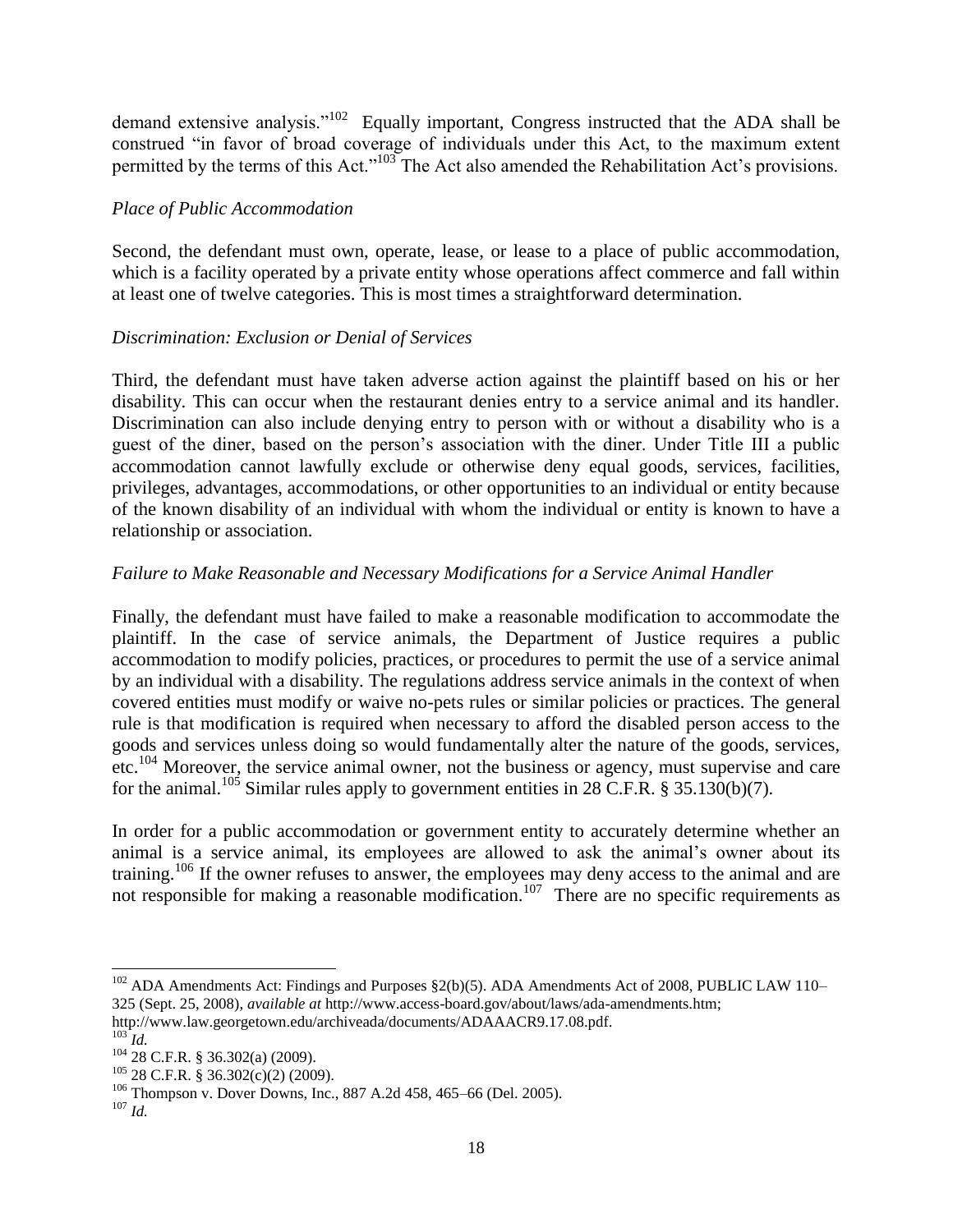to the amount or type of training the animal must undergo.<sup>108</sup> Documented evidence of training is not required.<sup>109</sup> A public accommodation is not required to watch over or care for a service animal on its premises.<sup>110</sup> Even if they deny access to the animal, they must still allow access by the individual to their goods, services and facilities (or governmental programs, services and activities as the case may be).

To determine whether an animal is a service animal rather than a pet requires an individualized assessment of the particular animal and the individual purporting to have a disability. The key factor is whether the animal is trained to perform a task or function for the individual with a disability.<sup>111</sup> Animals whose sole function is to provide emotional support, comfort, therapy, companionship, therapeutic benefits, or promote emotional well-being are *not* service animals. In the proposed regulations, the Justice Department distinguishes support animals from psychiatric service animals that are trained by the handler to take medicine, provide safety checks or room searches, turn on lights for persons with Post Traumatic Stress Disorder; interrupt self-mutilation by persons with dissociative identity disorders; and keep disoriented individuals from danger.

A 2009 federal court decision illustrates how courts analyze a service animal claim, the level of training required of service animals, and the interplay between the ADA, the Rehabilitation Act, state public health law, and direct threat defenses. In this case brought under Title II, Plaintiff Kristy Pruett filed suit to force Arizona to modify or waive public health laws and regulations that did not allow individuals to possess chimpanzees as pets or service animals.<sup>112</sup> Pruett had diabetes that required her to take oral medications every morning, self-administer insulin injections five to seven times per day and monitor her glucose levels as often as ten times daily. Despite these measures, her condition made her unaware when her glucose level was dropping and prevented her from knowing that she would soon become lightheaded, dizzy and sometimes fall into unconsciousness.

For nearly ten years, she had a Tonkean ape weighing forty-two to forty-eight pounds living in her home. She trained the ape to retrieve sugar and press a medical alert button on the telephone to summon help without her commands.<sup>113</sup> Although the ape did not leave the grounds, Pruett considered the ape a service animal because it was individually trained to perform tasks linked to her disability. Under state law, it is legal to import and own a non-infant Tonkean ape after receiving a health certification, provided the animal is confined to the owner's property.

<sup>108</sup> Rose v. Springfield-Greene County Health Dep't, No. 608CV03292, 2009 WL 3461296 at \*6 (W.D. Mo. 2009) (―There are no requirements as to the amount or type of training that a service animal must undergo, nor the type of work or assistance that a service animal must provide, but the animal be trained to perform tasks or do work for the benefit of a disabled individual.").

<sup>109</sup> Vaughn v. Rent-A-Center, Inc., No. 2:06CV01027, 2009 WL 723166 at \*10 (S.D. Ohio 2009).

 $110$  28 C.F.R. § 36.302 (2009).

 $111$  Vaughn v. Rent-A-Center, Inc., No. 2:06CV01027, 2009 WL 723166 at  $*10$  (S.D. Ohio 2009) ("T]here is no requirement regarding the type or amount of work a service animal must provide for the disabled person. Instead, the relevant question is whether the animal helps the disabled person perform tasks to ameliorate the ADA disability.").

<sup>112</sup> Pruett v. Arizona, 606 F. Supp. 2d 1065 (D. Ariz. 2009).

<sup>113</sup> *Id.* at 1068–69, 1078.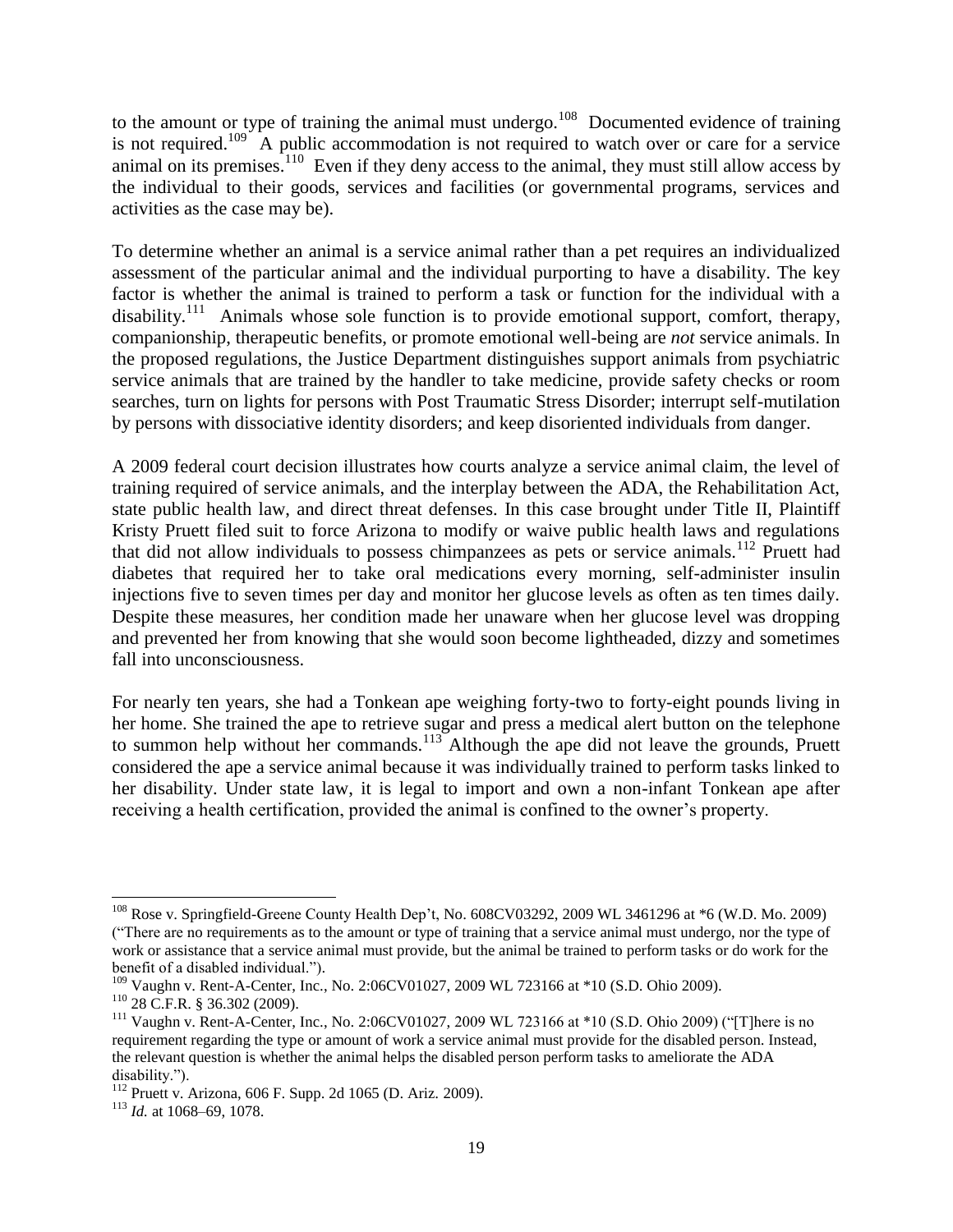After the ape died, she flew to Texas to purchase a two-year old chimpanzee for \$25,000 even though she was aware that private possession of chimpanzee was forbidden under state law.<sup>114</sup> When state officials denied her request for a license, Pruett filed suit to enjoin the state from taking the chimp because it was an ADA service animal, and to modify its public health law to accommodate her disability. The court compared both animals. Unlike the ape, the young chimpanzee was not able to detect when Pruett's blood glucose level dropped too low, provide her with sugar or summon help without command when Pruett passed out.<sup>115</sup> The animal did sit with her, retrieve candy or sugared beverages on command, turn lights on for her, and pick up remote controls and telephones. However, Pruett herself was not able to care for the chimp on her own, feed the animal, or change its diaper (her ex-husband did so).

The court ruled that the chimpanzee was not yet individually trained to do work or perform tasks specifically related to Pruett's disability.<sup>116</sup> Furthermore, modifying state to law to permit the chimp to live with her was not necessary because the chimp could not respond to diabetes-related emergencies. Moreover, the request was not reasonable because state officials had determined that chimpanzees represent an actual threat to health and safety because of their size and unpredictable and potentially aggressive behavior. State officials had not evaluated Pruett's animal specifically; however, she conceded that she may not be able to control the chimp, which doomed any argument that changing state law was reasonable in her circumstances.<sup>117</sup>

An animal that merely provides comfort for an individual with a disability, without performing a task or function for the individual, is not a service animal.<sup>118</sup> In another case, a plaintiff who suffered from anxiety disorder and agoraphobia claimed her Bonnet Macaque monkey was a service animal.<sup>119</sup> She alleged the monkey alleviated her anxiety disorder and allowed her to go out in public more often.<sup>120</sup> Specifically, the monkey was trained to block people from getting too close to her in public, sit on her lap to relieve emotional overload, alert strangers to stay away, and hug her to relieve anxiety. The court held the evidence insufficient to establish the monkey as a service animal because the majority of tasks the monkey performed involved nothing more than providing comfort.<sup>121</sup>

In 2008, the DOJ proposed limiting service animals to domestic animals and excluding emotional support or companion animals whose sole function is to provide comfort, therapy, companionship, or therapeutic benefits. If that position is codified, persons with disabilities could no longer be accompanied by nonhuman primates born in captivity, reptiles, rabbits, farm animals (including any breed of horse, pony, miniature horse, pig, and goat), ferrets, amphibians, or rodents. The Department noted that its proposal under the ADA is not intended to affect the

 <sup>114</sup> *Id.* at 1069.

<sup>115</sup> *Id.* at 1071.

<sup>116</sup> *Id.* at 1078.

<sup>117</sup> *Id.*

<sup>&</sup>lt;sup>118</sup> Rose v. Springfield-Greene County Health Department, No. 608CV03292, 2009 WL 3461296 at \*6 (W.D. Mo. 2009).

<sup>119</sup> *Id.*

<sup>120</sup> *Id.* <sup>121</sup> *Id.*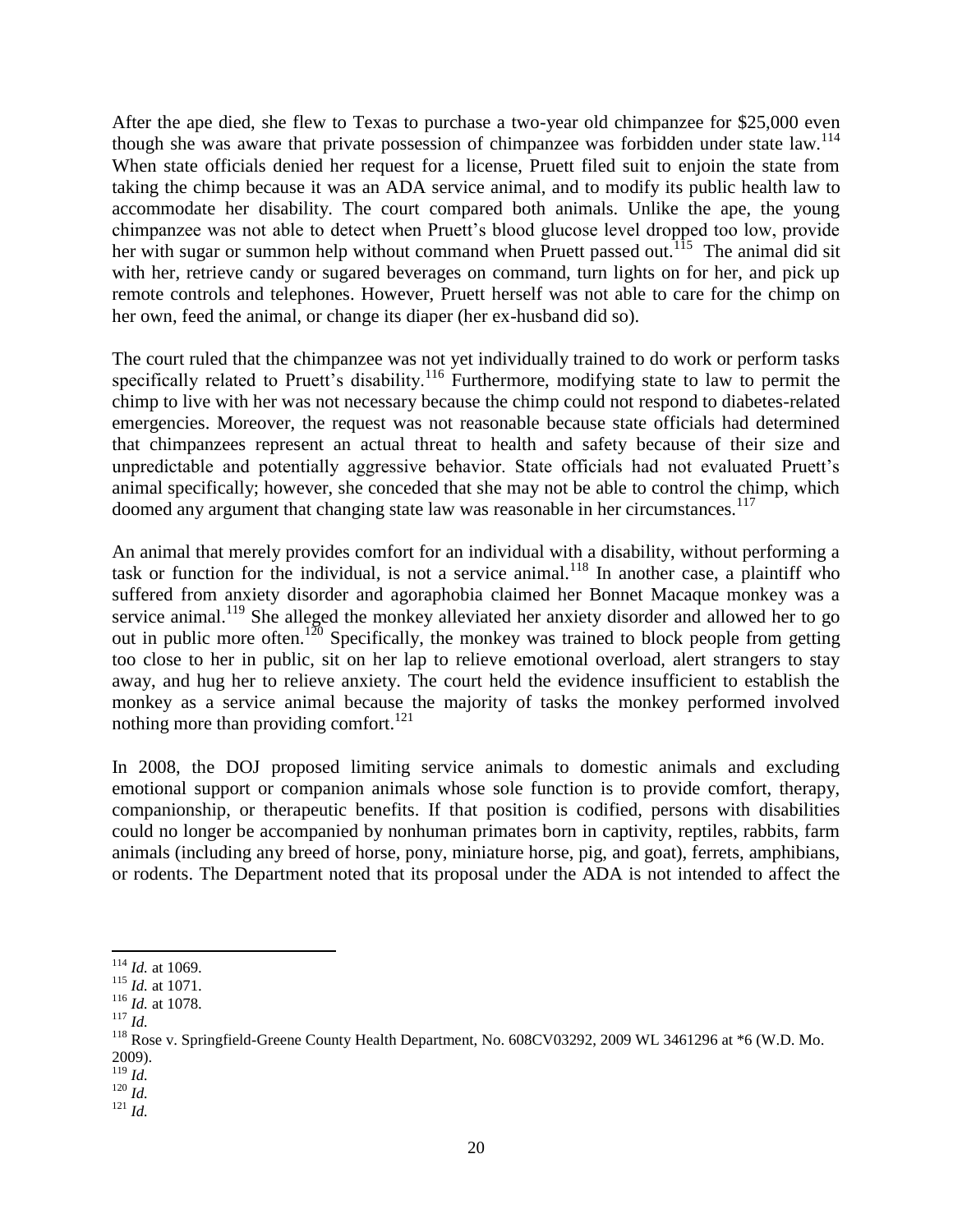rights of people with disabilities who use service animals, emotional support and assistance animals in their homes under the Fair Housing Act.<sup>122</sup>

# *Exceptions and Defenses to Reasonable and Necessary Accommodations*

The obligation of public accommodations and state and local governments to make reasonable and necessary modifications for an individual with a service animal is not absolute. A public accommodation does not have to honor requests for modifications that fundamentally alter the nature of the goods and services offered. Public entities do not have to make modifications that fundamentally alter the nature of the service, program, or activity provided, or modifications that would result in an undue administrative and financial burden.<sup>123</sup> Although rare, fundamental alteration defenses are not unknown. For example, a woman who was legally blind tried to bring her guide dog into a rehabilitation program operated by the Iowa Department for the Blind. She was told to use her white cane because participants in its orientation and adjustment program needed to learn to be self-reliant and independent. Ultimately, she filed suit under the ADA, Rehabilitation Act and Iowa Civil Rights Act, but lost on the merits. One of IDB's defenses was that the presence of guide dogs would frustrate the purpose and fundamentally alter the nature of the program by in part providing opportunity for students new with canes to start considering getting a dog. $124$ 

Moreover, a modification is not required if the individual or the service animal poses a "direct threat to the health and safety of others."<sup>125</sup> In determining direct threat, the entity must make an individualized assessment to ascertain the nature and severity of the risk posed by the individual and whether any steps or modifications could be taken to mitigate the risk.<sup>126</sup>

One decision addresses many of these defenses in a case involving the owner of St. Bernard dog who wanted her service animal to stay in her room with her twenty-four hours a day during an extended hospitalization. The dog "Cretia" assisted Jane Roe by retrieving objects, supporting her when she transitioned between standing and sitting, and performing other tasks.<sup>127</sup> The dog had accompanied her to the hospital numerous times pursuant to the hospital's service animal policy without incident.<sup>128</sup> During the last stay, visitors and staff soon noticed that a "putrid" odor" permeated the entire seventh floor (it took twenty-four hours to clean and air the room out after plaintiff left the hospital).<sup>129</sup> The hospital requested that Roe close her door to contain the smells, but she refused. Administrators also offered to provide her with a HEPA air filter system, but again she refused. Some staff members developed allergic reactions to the dog and experienced respiratory problems and skin rashes. $130^{\circ}$  Cretia was so large she blocked and

 $122$  Nondiscrimination on the Basis of Disability in State and Local Government Services, 73 Fed. Reg. 117,34465, 117,34479, (June 17, 2008) (to be codified at 28 C.F.R pt. 35).

<sup>123</sup> 28 C.F.R. § 36.302 (2009).

<sup>&</sup>lt;sup>124</sup> Stephanie Dohmen v. IDB, in the District Court for Polk County Iowa, Case no. CV4991, http://www.gdui.org/complaint.html.

<sup>125</sup> 28 C.F.R. Part 35 App. A (2009), 28 C.F.R. § 36.208 (2009).

<sup>126</sup> 28 C.F.R. § 36.208(c) (2009).

 $127$  Roe v. Providence Health System-Oregon, 655 F. Supp. 2d 1164, 1166 (D. Or. 2009).

<sup>128</sup> *Id.*

<sup>129</sup> *Id.*

<sup>130</sup> *Id.*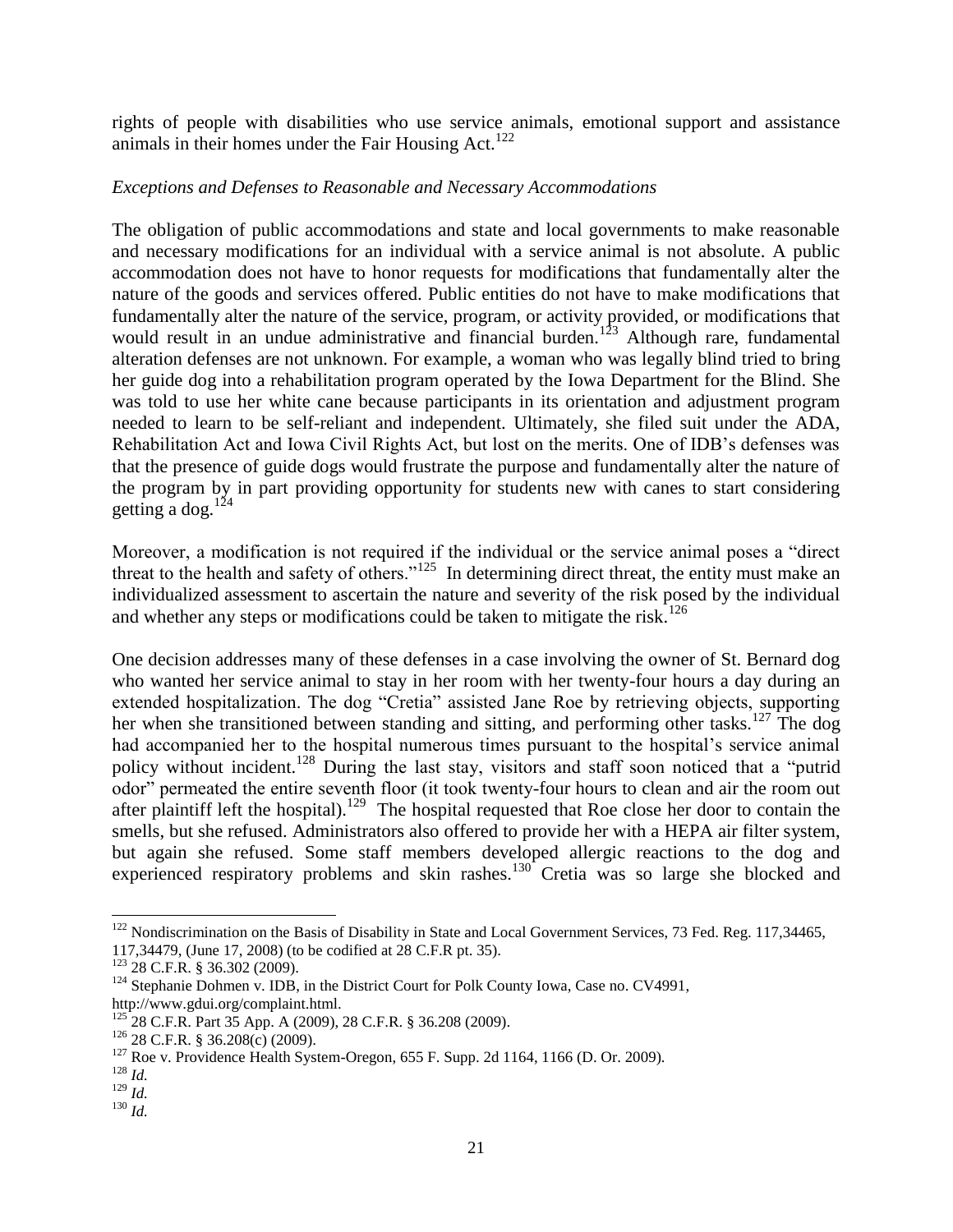prevented nurses from helping her owner in and out of bed; staff sometimes had to step over her just to get to her bedside.<sup>131</sup> A petite, unit host who had a disabled arm asked the husband to help carry a heavily-loaded meal tray over Cretia, but he refused to do so and laughed at her. Hospital staff had to take Cretia outside to relieve herself when a handler was not available.<sup>132</sup> To make matters worse, Cretia had many infections that the hospital believed presented a risk of infection to other people at the hospital.<sup>133</sup>

In rejecting the patient's bid to have the dog remain with her, the court noted that her requests and continuing refusal to cooperate with the hospital's attempts to accommodate her were unreasonable. The dog's presence was not necessary to provide the plaintiff with the benefits of the hospital's services and facilities, and Cretia posed a direct threat to patients, visitors and hospital staff; the defendant had legitimate and concrete concerns about the canine's causing infections, allergies, and noxious odors.<sup>134</sup> The court also found that the direct threat could not be eliminated by modification of hospital policies, practices, or procedures because of the plaintiff's refusal to comply with suggested compromises. $135$ 

# *Can A Public Accommodation or Public Entity Impose a Fee or Surcharge for Service Animals?*

The DOJ's answer is no -- covered entities must not require an individual with a disability to pay a fee or surcharge or post a deposit as a condition of permitting a service animal to accompany its handler, even if such deposits are required for pets. Congress and the DOJ intended that the "broadest feasible access be provided to service animals" to ensure that handlers and their service animals are not separated except in extremely limited circumstances, even if compliance results in some additional costs.<sup>136</sup>

Federal enforcement efforts have led to the elimination of fees and charges in the marketplace. The DOJ has entered into settlement agreements and required many types of businesses to revise their policies and eliminate fees.<sup>137</sup> In one instance, a California Travel Inn advised a guest she would have to pay an extra ten dollars per night to have her service animal stay in the room; the motel agreed to change its policy to read:

The Travel Inn may not require an individual with a disability who requires the assistance of a service animal to pay a deposit or an extra fee as a condition to permitting a service animal to stay with its owner in a Travel Inn room. Also, the Travel Inn cannot require a person with a disability who requires the assistance of a service animal to be isolated from other guests, or treated less favorably than other guests.<sup>138</sup>

 $\overline{a}$ <sup>131</sup> Roe v. Providence Health System-Oregon, 655 F. Supp. 2d 1164, 1167 (D. Or. 2009).

<sup>132</sup> *Id.* <sup>133</sup> *Id.*

<sup>134</sup> Roe v. Providence Health System-Oregon, 655 F. Supp. 2d 1164, 1167–68 (D. Or. 2009).

<sup>135</sup> *Id.* at 1168.

<sup>136</sup> 28 C.F.R. Part 36 App. B (2009), *available at* http://www.ada.gov/NPRM2008/t2NPRM\_federalreg.htm; 28 C.F.R. § 36.302(c)(1) (2009).

<sup>137</sup> *See* Department of Justice, ADA Settlements and Consent Agreements, http://www.ada.gov/settlemt.htm (last updated April 15, 2010).

 $1^{38}$  Settlement Agreement Between the U.S. and The Travel Inn, DJ # 202-11e-82 (2006), http://www.ada.gov/travelinn.htm.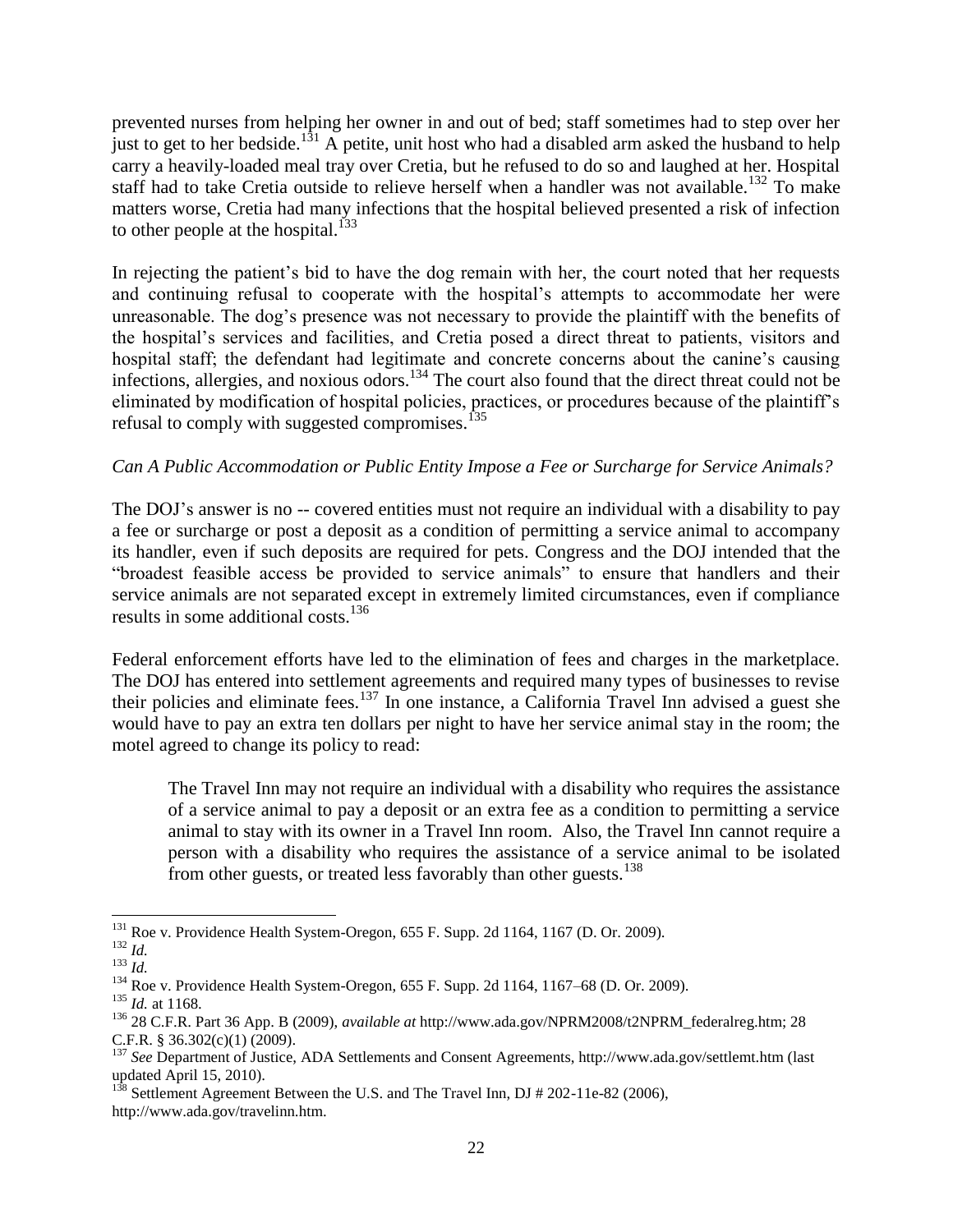Another agreement involved an Arizona shuttle service that refused to transport a customer who used a service animal to address mobility impairments because it was not a "seeing eye dog." The company's new policy included the clause "No additional fee or deposit may be charged to transport service animals."<sup>139</sup>

The DOJ has also tried to eliminate this access barrier through policy interpretations, technical assistance manuals, business briefs, and proposed rulemaking.<sup>140</sup>

*Id.* (emphasis added); DOJ Technical Assistance Manual for Title II, II-3.5400 ("Surcharges: Although compliance may result in some additional cost, a public entity may not place a surcharge only particular individuals with disabilities or groups of individuals with disabilities to cover these expenses."); DOJ Technical Assistance Manual for Title III II-4.2300 ("A public accommodation may not require an individual to post a deposit as a condition to permitting a service animal to accompany its owner . . . ."); U.S. Department of Justice, Disability Rights Section, Commonly Asked Questions About Service Animals in Places of Business, http://www.ada.gov/qasrvc.htm:

<sup>&</sup>lt;sup>139</sup> Settlement Agreement Between the U.S. and Skyway Group, Inc., DJ # 202-8-36 (2001), http://www.ada.gov/skywayse.htm.

 $^{140}$  28 C.F.R. § 35.130(f) (2008):

A public entity may not place a surcharge on a particular individual with a disability or any group of individuals with disabilities to cover the costs of measures, such as the provision of auxiliary aids or program accessibility, that are required to provide that individual or group with the nondiscriminatory treatment required by the Act or this part.

*Id.*; 28 C.F.R. § 36.301 (2008):

<sup>(</sup>c) *Charges*. A public accommodation may not impose a surcharge on a particular individual with a disability or any group of individuals with disabilities to cover the costs of measures, such as the provision of auxiliary aids, barrier removal, alternatives to barrier removal, *and reasonable modifications in policies, practices, or procedures,* that are required to provide that individual or group with the nondiscriminatory treatment required by the Act or this part.

<sup>7.</sup> Q: Can I charge a maintenance or cleaning fee for customers who bring service animals into my business?

A: No. Neither a deposit nor a surcharge may be imposed on an individual with a disability as a condition to allowing a service animal to accompany the individual with a disability, even if deposits are routinely required for pets. However, a public accommodation may charge its customers with disabilities if a service animal causes damage so long as it is the regular practice of the entity to charge non-disabled customers for the same types of damages. For example, a hotel can charge a guest with a disability for the cost of repairing or cleaning furniture damaged by a service animal if it is the hotel's policy to charge when non-disabled guests cause such damage.

*Id.* Proposed rulemaking, later withdrawn, was drafted to expressly import prohibitions on fees and surcharges into Title II and Title III respectively:

<sup>6.</sup> Expressly incorporate the Department's policy interpretations as outlined in its published technical assistance and add that a public entity must not require an individual with a disability to pay a fee surcharge or post a deposit as a condition of permitting a service animal to accompany its handler in a public entity's facility, even if such deposits are required for pets, and that if a public entity normally charges its citizens for damage that they cause, a citizen with a disability may be charged for damage caused by his or her service animal in Sec. 35.136(h).

Notice of Proposed Rulemaking to Amend 28 C.F.R. Part 35: Nondiscrimination on the Basis of Disability in State and Local Government Services, *Service Animals: Wheelchair and Other Power-Driven Mobility Devices*, *available at* http://www.ada.gov/NPRM2008/t2NPRM\_federalreg.htm.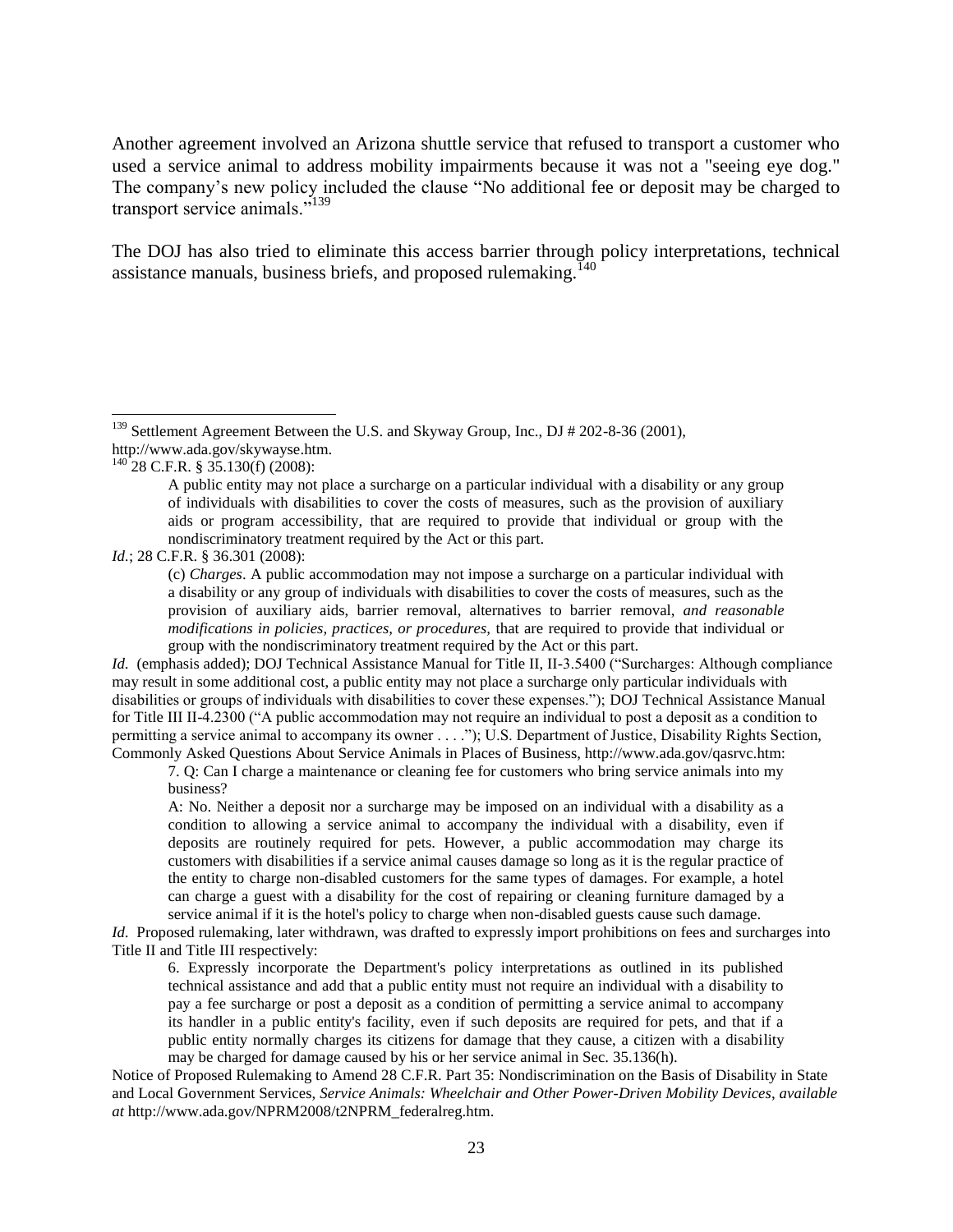### **State Laws That Regulate or Protect the Rights of Persons Who Use Assistance Animals** (Joshua W. Newman and Jiajun Zhu)

The Americans with Disabilities Act ("ADA") and the Fair Housing Act ("FHA") differ in how they define the types of animals that qualify under federal law to accompany persons with disabilities in places where pets are not permitted. They also differ in the protections and rights and responsibilities they bestow upon owners, landlords, businesses, etc. $141$  Furthermore, states have added to the confusion by adopting laws that do not refer to, incorporate, or directly parallel provisions in these federal laws. For example, Nevada defines "service animal" in three separate ways, without any explanation as to how the definitions should be reconciled.

Due to such inconsistencies, litigation concerning the scope of service animal rights continues to arise, with judges struggling to determine which definition, if any, should apply. In an effort to eliminate such confusion, the Iowa Civil Rights Commission is contemplating ways in which it can amend Iowa Code Chapter 216 (Civil Rights) and 216C (Rights of People with Disabilities). To this end, it has asked the University of Iowa Legal Clinic to explore the various ways in which other states regulate the use of service animals in housing, public accommodations, and employment settings.

The Iowa Civil Rights Act expressly forbids disability-based discrimination and requires certain housing providers and public accommodations to modify their policies, practices and procedures when doing so is necessary to afford a disabled person equal opportunity to use and enjoy housing, goods, or services.<sup>142</sup> For our purposes, this is referred to as a "reasonable modification" model." By contrast, section 216C, which provides disabled persons with housing and public accommodation rights, $143$  is known as an "affirmative model," because the chapter mostly describes the rights of persons with disabilities rather than prohibited practices.

The accompanying chart, which compares Iowa's statutory framework to other states in the Eighth Circuit, as well as a handful of other states, provides an at-a-glance summary of our findings. In particular, the chart addresses four main topics: (1) the extent to which each state has defined or incorporated the term "service animal" into the housing and public accommodations provisions of its state Civil Rights Act; (2) whether each state has a provision requiring reasonable modifications (or accommodations) of policies and practices; (3) the scope of coverage for individuals and animals under each state's freestanding service animal laws, the ―affirmative model"; and (4) the number of states that opted to merge their freestanding and civil rights protections.

Though the Legal Clinic is of the opinion that no state has yet developed a perfect framework, we believe the Commission should consider incorporating certain provisions into Chapter 216. In particular, Iowa should:

• Use the term "Assistance Animal," to mean an animal that works, provides assistance or performs tasks for the benefit of a person with a disability, or an animal that provides

<sup>&</sup>lt;sup>141</sup> Americans with Disabilities Act, 42 U.S.C. § 12101 (1990); Fair Housing Act, 42 U.S.C. § 3604 (2000).

<sup>&</sup>lt;sup>142</sup> IOWA CODE § 216 (2009).

<sup>&</sup>lt;sup>143</sup> IOWA CODE § 216C (2009).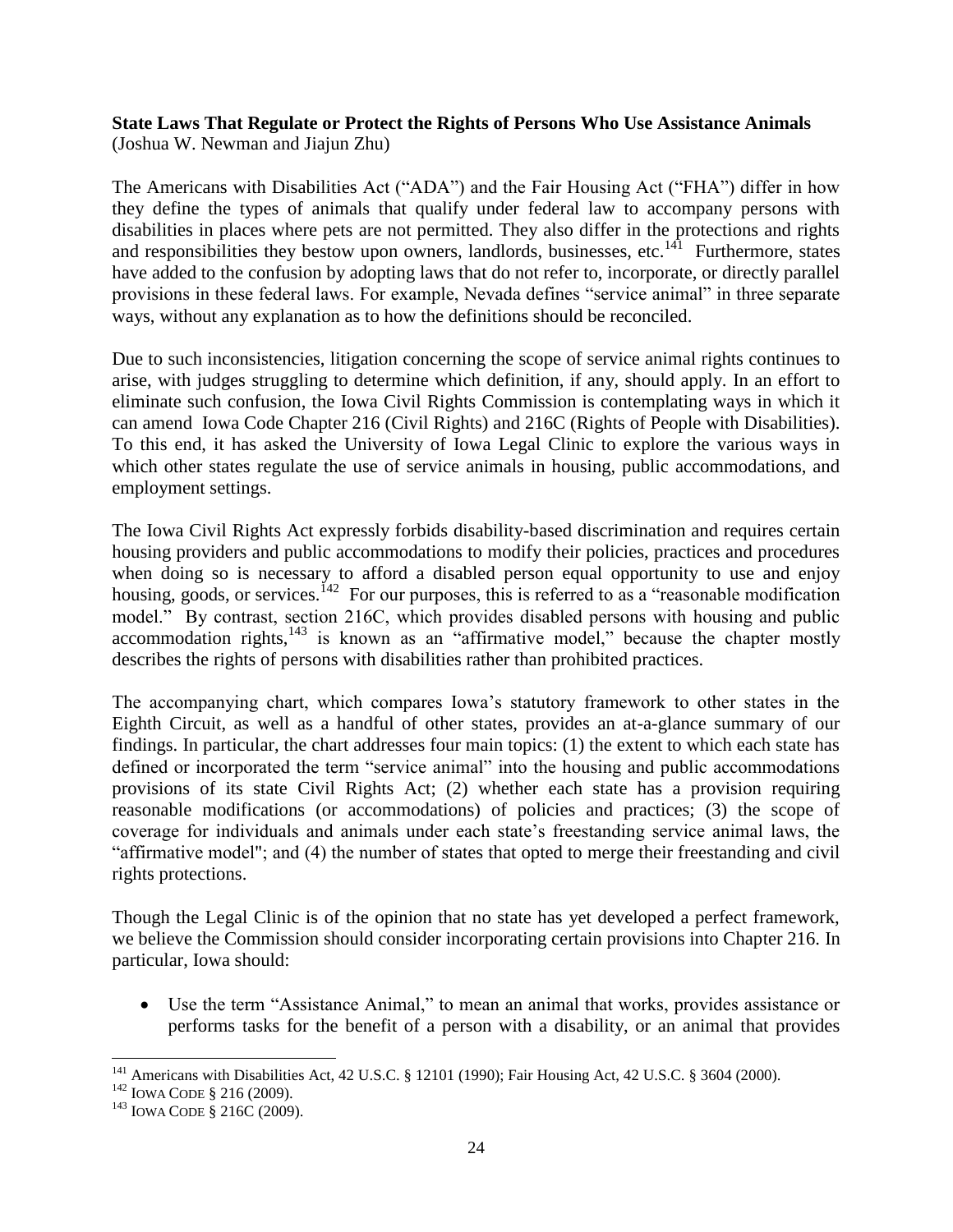emotional support that alleviates one or more identified symptoms or effects of a person's disability.

- Alternatively, use the term "Assistance Animal," to mean any animal that assists, supports or provides a service to a person with a disability, including a "Service Animal" and an "Emotional Support Animal." Define Service Animal using the ADA or similar definition and Emotional Support Animal to mean an animal that provides emotional support or therapeutic value that alleviates one or more identified symptoms or effects of a person's disability.
- Affirmatively require employers, educators, credit companies, public accommodations, and fair housing providers to modify their policies and practices to permit a person with a disability to own, live with or be accompanied by an assistance animal. In non-housing sections, the requirement might extend only to service animals.
- Alternatively, delete references to reasonable modifications or accommodations and affirmatively state that it is unlawful to refuse to permit a person with a disability to live with, own or be accompanied by an assistance animal.
- Expressly note that a service animal must be trained, but it should not require certification, badges, emblems or identity cards; and that emotional support animals do not require any training at all or certification, badges, emblems, etc.
- Alternatively, amend the public accommodations and fair housing provisions as follows, which is based on regulations and proposals from DOJ and HUD:

―Emotional Support Animal‖ means an animal, the presence of which ameliorates the effects of a mental or emotional disability, provides an individual with a disability with emotional support, comfort, therapy, companionship or therapeutic benefits, or promotes the individual with a disability's emotional well-being. An emotional support animal is not a pet.

―Service Animal‖ means any dog or animal individually trained to do work or perform tasks for the benefit of an individual with a disability, including, but not limited to, guiding individuals who are blind or have low vision, alerting individuals who are deaf or hard of hearing to the presence of people or sounds, providing minimal protection or rescue work, pulling a wheelchair, fetching items, assisting an individual during a seizure, retrieving medicine or the telephone, providing physical support and assistance with balance and stability to individuals with mobility disabilities, and assisting individuals, including those with cognitive disabilities, with navigation. The term service animal includes individually trained animals that do work or perform tasks for the benefit of individuals with disabilities, including psychiatric, cognitive, and mental disabilities. A service animal is not a pet.

A public accommodation shall modify its policies, practices, or procedures to permit the use of a service animal by an individual with a disability;

A public accommodation may ask an individual with a disability to remove a service animal from the premises if: (i) The animal is out of control and the animal's handler does not take effective action to control it; (ii) The animal is not housebroken or the animal's presence or behavior fundamentally alters the nature of the service the public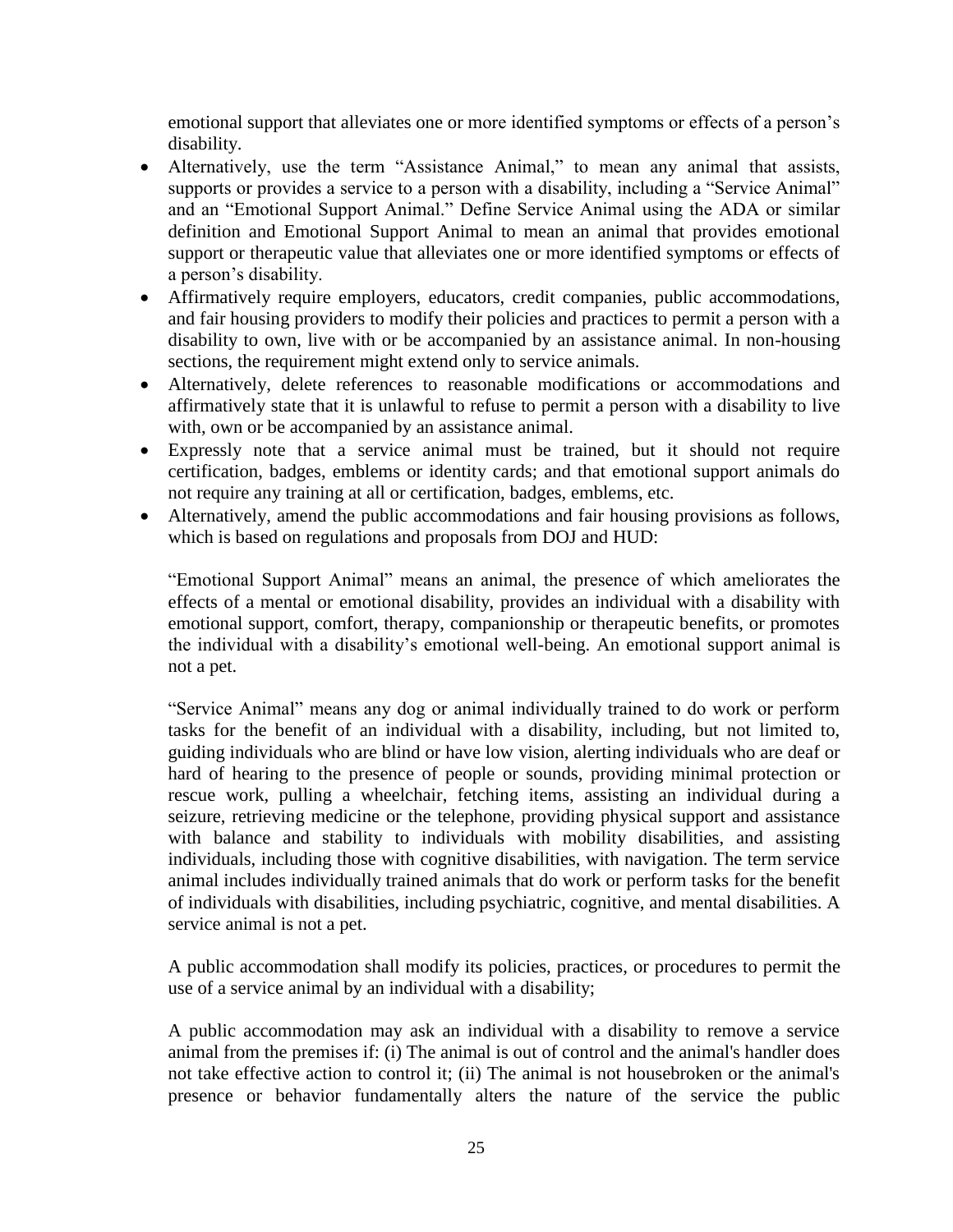accommodation provides (e.g., repeated barking during a live performance); or (iii) The animal poses a direct threat to the health or safety of others that cannot be eliminated by reasonable modifications.

*If an animal is properly excluded*: If a place of accommodation properly excludes a service animal, it shall give the individual with a disability the opportunity to obtain goods, services, and accommodations without having the service animal on the premises.

*General requirements*: The work or tasks performed by a service animal shall be directly related to the handler's disability. A service animal that accompanies an individual with a disability into a place of public accommodation shall be individually trained to do work or perform a task, housebroken, and under the control of its handler. A service animal shall have a harness, leash, or other tether.

*Care or supervision of service animals:* A public accommodation is not responsible for caring for or supervising a service animal.

*Inquiries:* A public accommodation shall not ask about the nature or extent of a person's disability, but can determine whether an animal qualifies as a service animal. For example, a public accommodation may ask if the animal is required because of a disability; and what work or task the animal has been trained to perform. A public accommodation shall not require documentation, such as proof that the animal has been certified or licensed as a service animal and the animal need not wear any special collar, harness, vest, emblem or other means of identifying it as a service animal.

*Access to areas open to the public, program participants, and invitees:* Individuals with disabilities who are accompanied by service animals may access all areas of a place of public accommodation where members of the public, program participants, and invitees are allowed to go.

*Fees or surcharge:* A public accommodation shall not ask or require an individual with a disability to post a deposit, pay a fee or surcharge, or comply with other requirements not generally applicable to other patrons as a condition of permitting a service animal to accompany its handler in a place of public accommodation, even if people accompanied by pets are required to do so. If a public accommodation normally charges its clients or customers for damage that they cause, a customer with a disability may be charged for damage caused by his or her service animal.

• Fair Housing:

Unfair and discriminatory practices include . . . a refusal to make reasonable accommodations in rules, policies, practices or services, when such accommodations may be necessary to afford such person equal opportunity to use and enjoy a dwelling;

A person or entity subject to this section shall modify its policies, practices, or procedures to permit an individual with a disability to use, own, live with or be accompanied by a